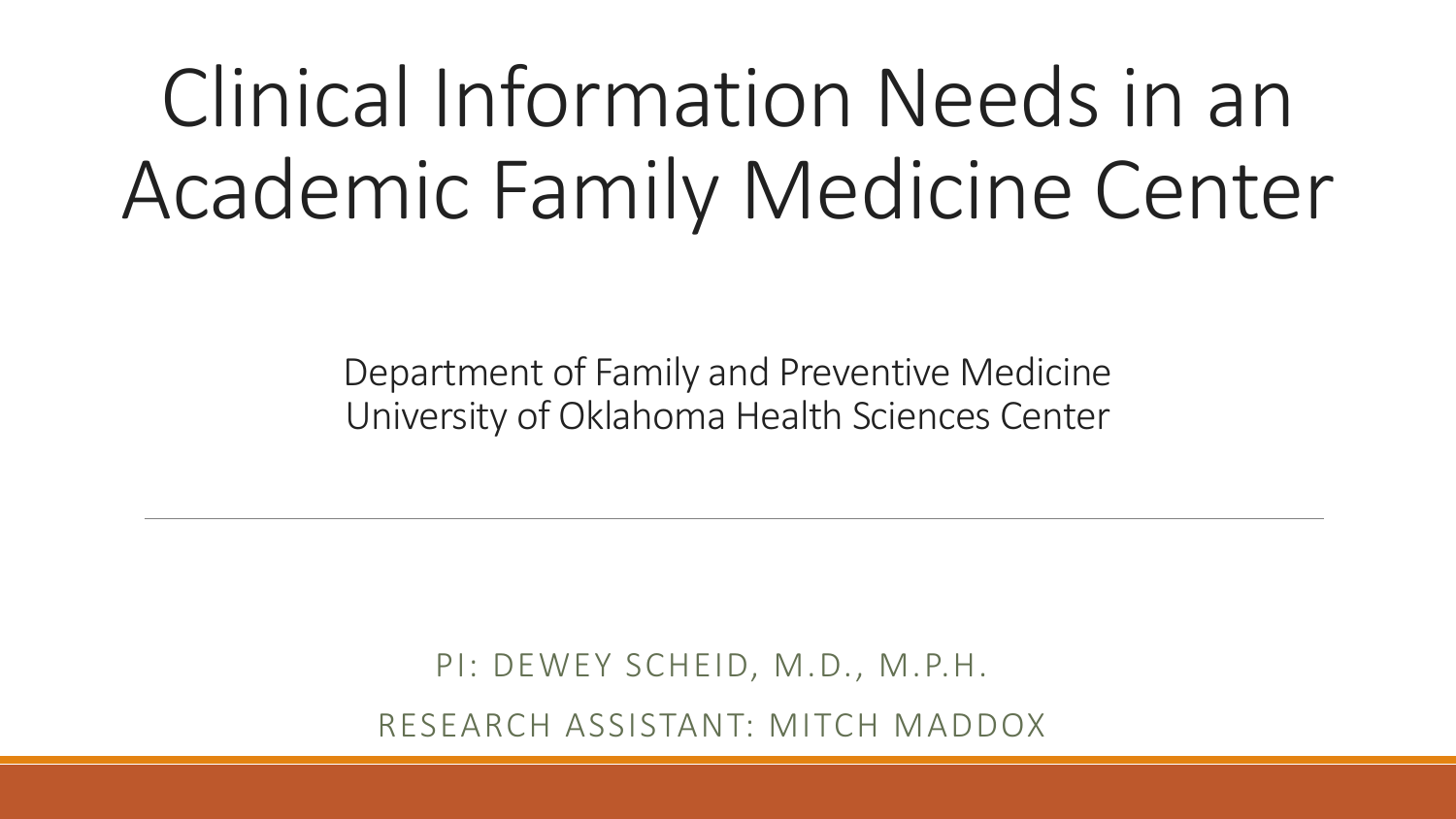- What are physicians doing when they have a question about the care of their patient?
- Do they have questions?
- What are the questions about?
- Are they pursuing answers to these questions?
- What resources are they using to try to answer these questions?
- Are the resources useful?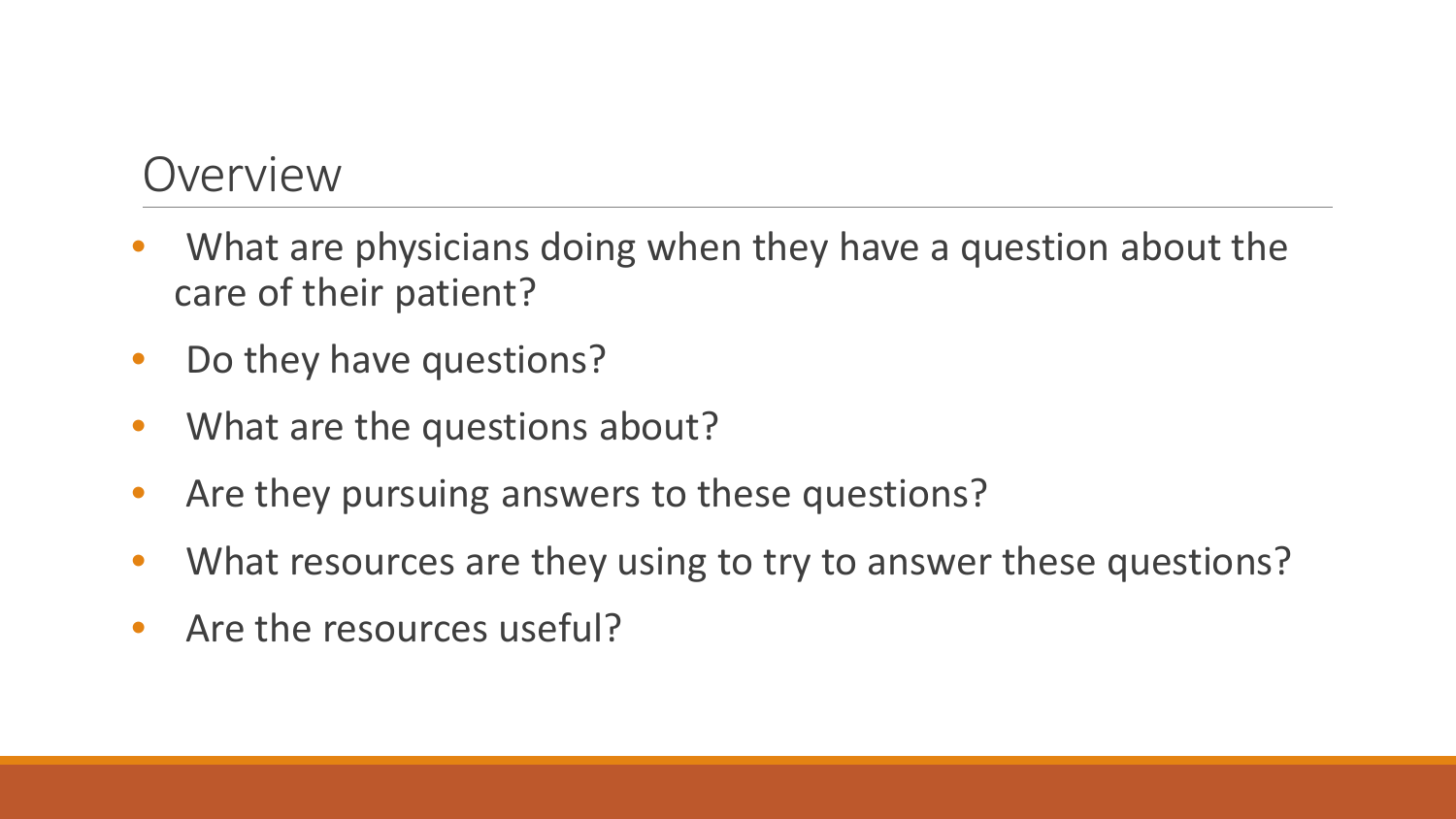#### Most Clinical Questions Are Not Answered

- When asked at the end of the day, most physicians can recall 1-2 clinical questions that went unanswered.
- Clinicians ask 1 to 3 questions for every 3 patient visits
- Clinicians seek answers to 4 of 10 questions
- Clinicians find answers to only 3 of the questions
- About 7 of every 10 clinical questions go unanswered.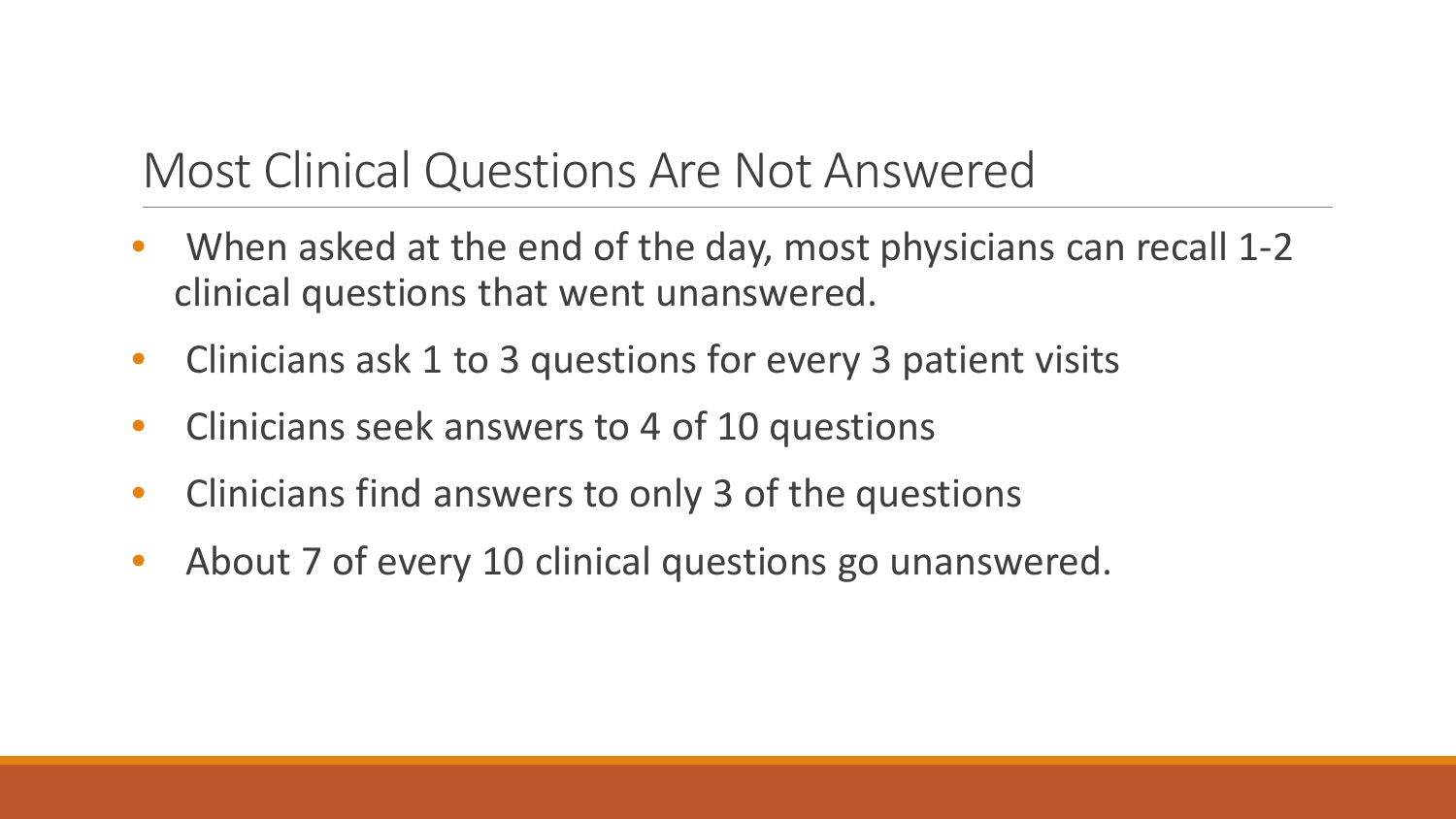- Medical knowledge doubling time in 2020: 73  $days<sup>1</sup>$
- Evidence from literature shows information needs of clinicians has not been met $2-6$
- Most studies have used surveys<sup>2, 7-9</sup>
- Only two studies specific to ambulatory care setting<sup>2, 10</sup>

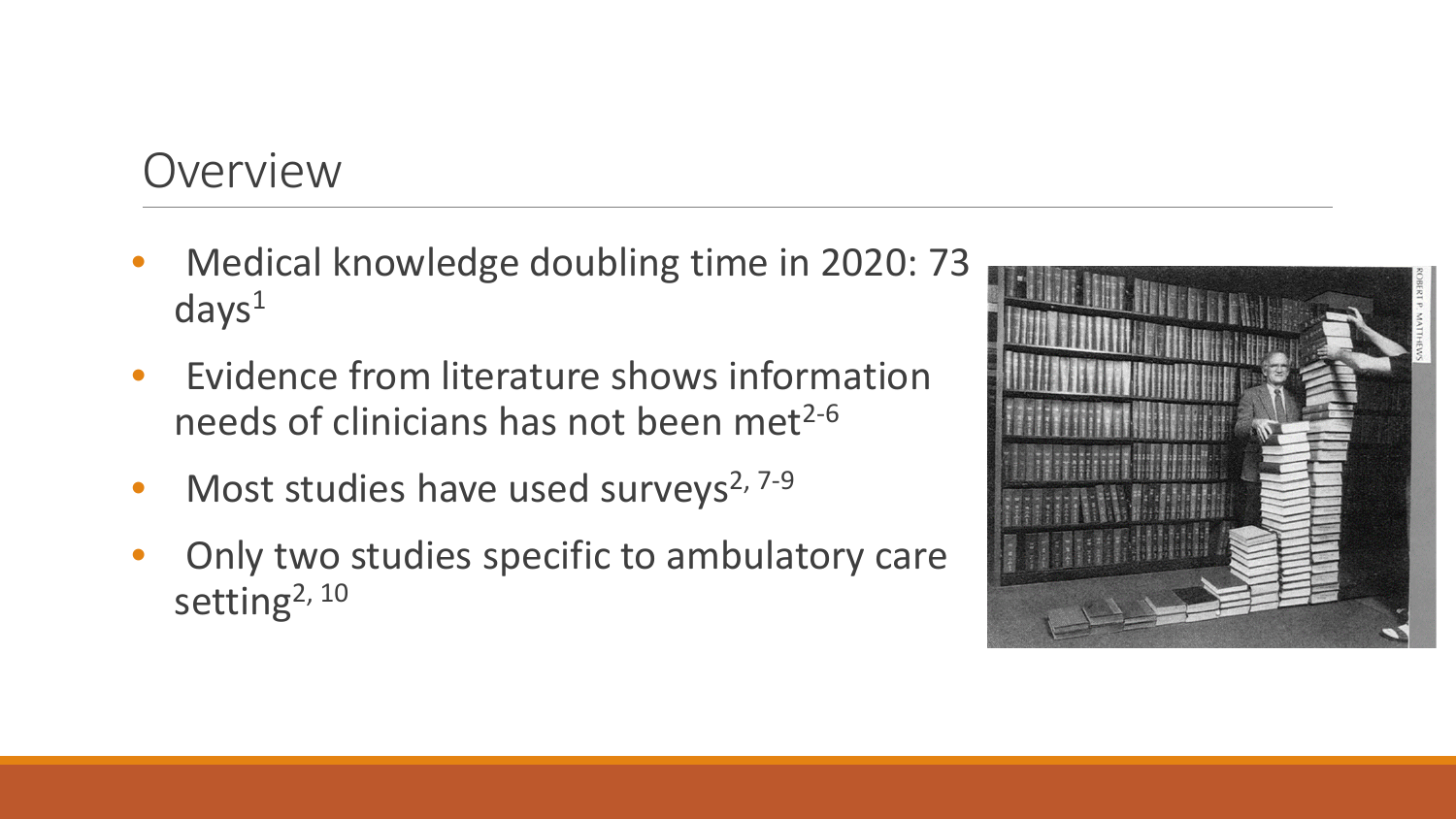STUDIES ARE CONCERNED WITH RESOURCES THAT ARE BEING USED TO ANSWER QUESTIONS IN THE CLINICAL SETTING:

- Textbook (Harrison's)
- •Journal
- Handheld programs (ePocrates)
- Drug handbook (PDR)
- Self-made notebook
- Computer software (UpToDate)
- Medline search (CD Plus)
- Specialist
- Attending
- Colleague
- Pharmacist
- Other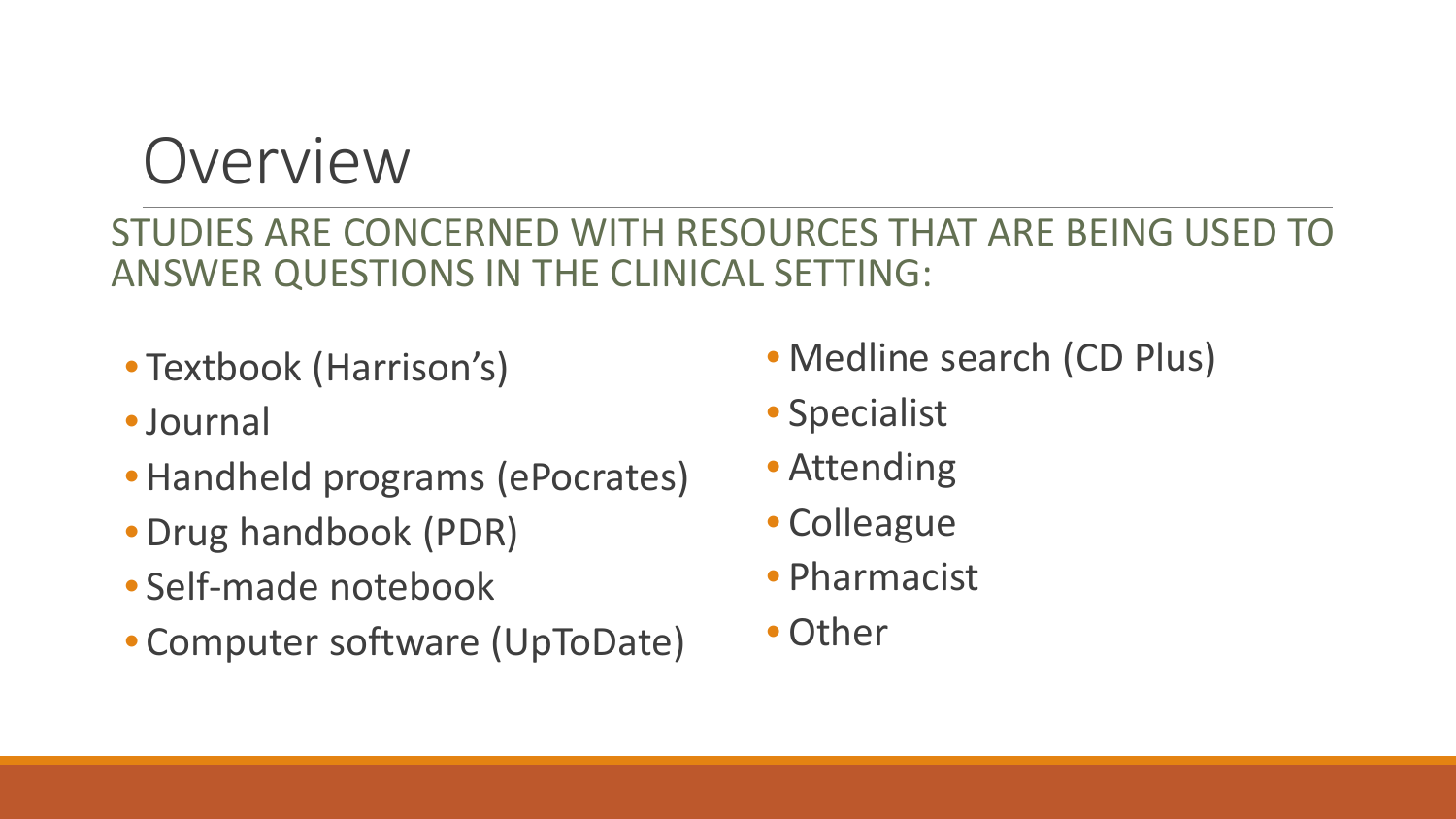#### OF THESE SOURCES, WHAT IS THE:

- Frequency (how often)
- Timing (when)
- Barriers
- Amount of knowledge
- Confidence
- Availability (readily available)
- Accessibility (ease of use)
- Applicable (is the info relevant)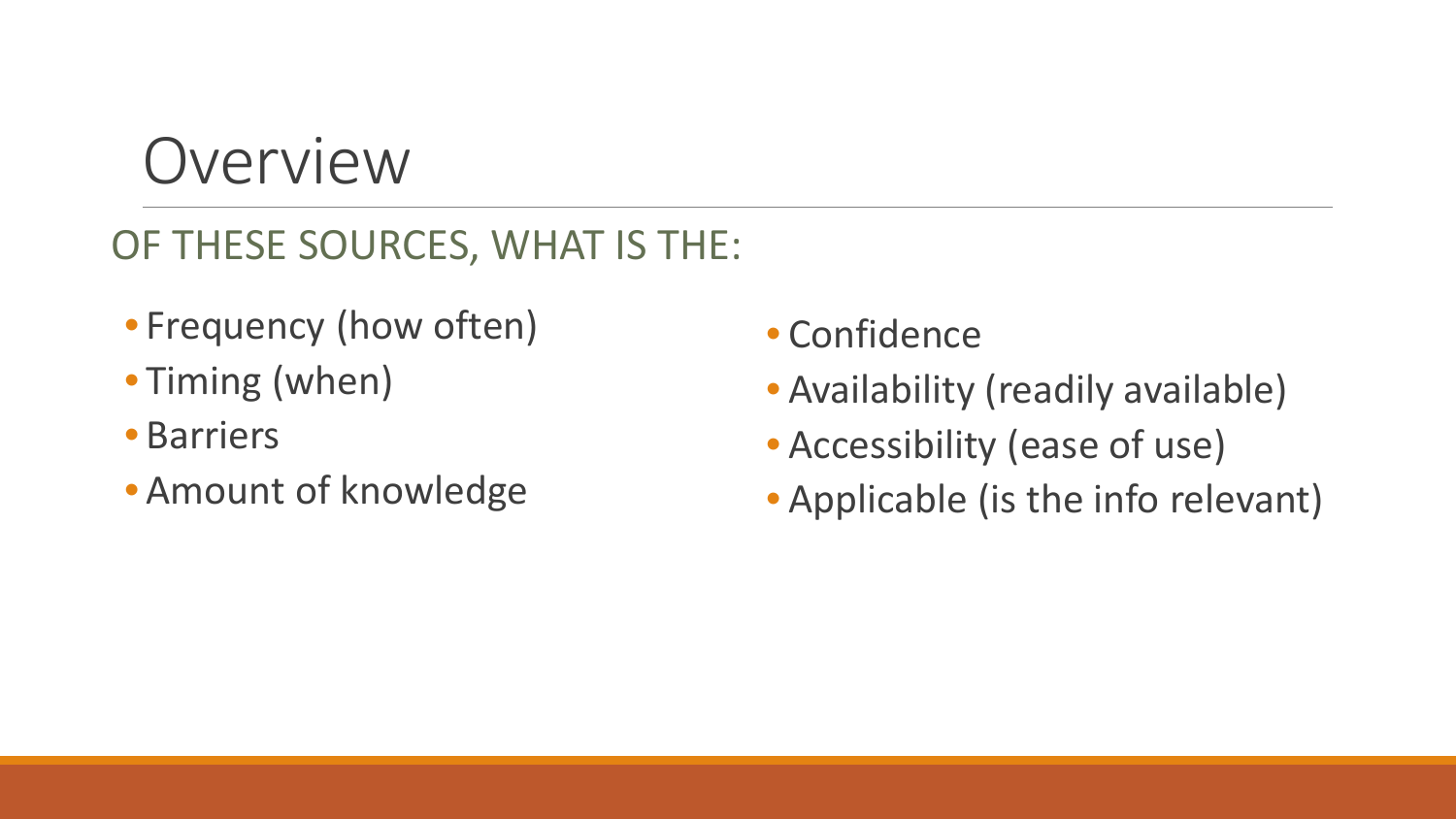Of the two studies specific to an ambulatory care setting:

- Covell et al reported 267 questions during interviews immediately after 409 patient visits, with only 30% of questions being answered
- Ely et al reported 41 questions after 602 patient visits, with 88% of questions being answered
- Curley et al attempted to explain the differing results by suggesting a cost-utility judgement analysis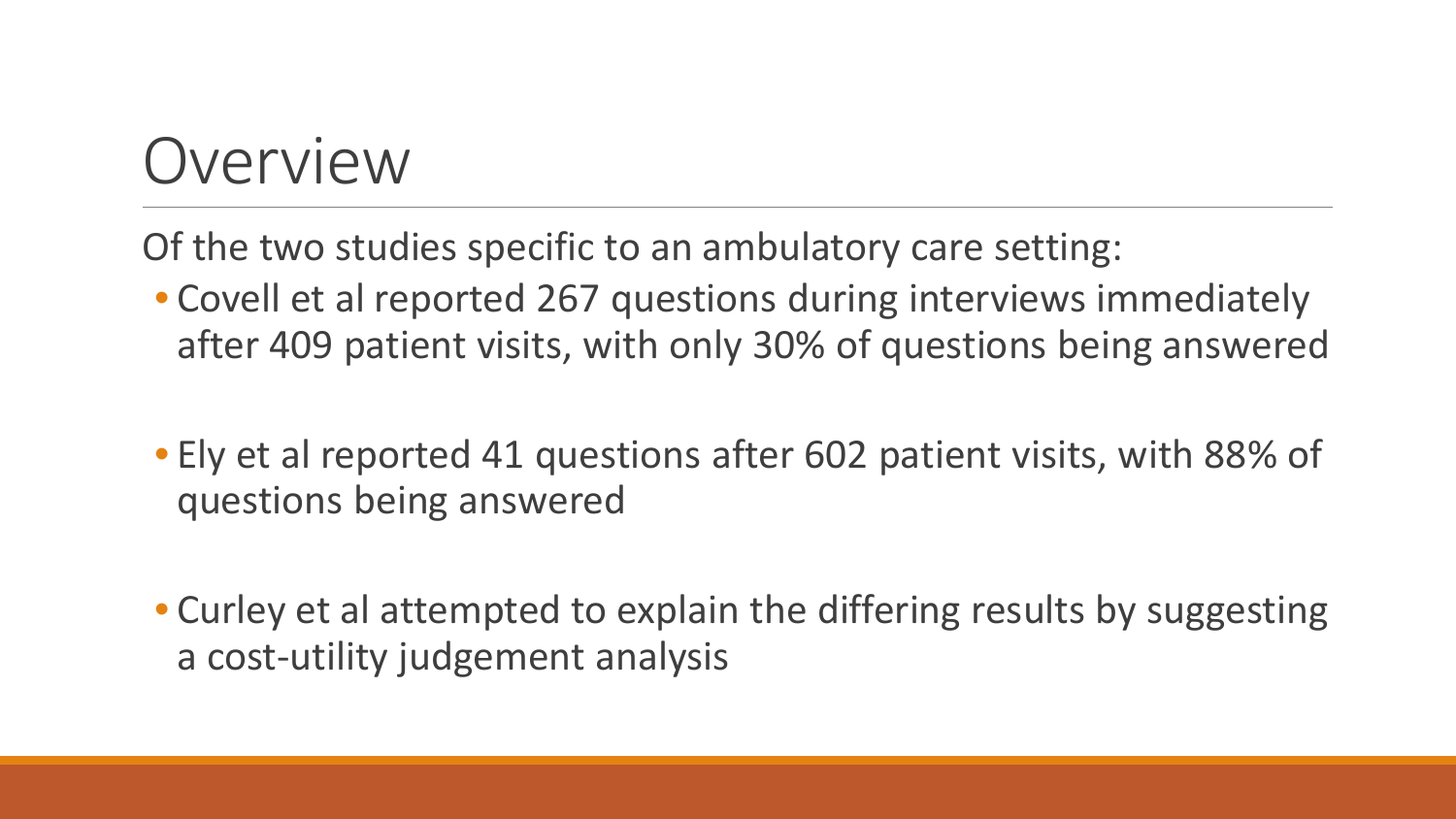# Clinical Information Needs in an Academic Family Medicine Center

•Longitudinal study to characterize the information needs and information seeking behavior of health care providers in an academic ambulatory care setting.

- •Information is sought at the point of care.
- •Information is not patient specific.

•Project began in 1997.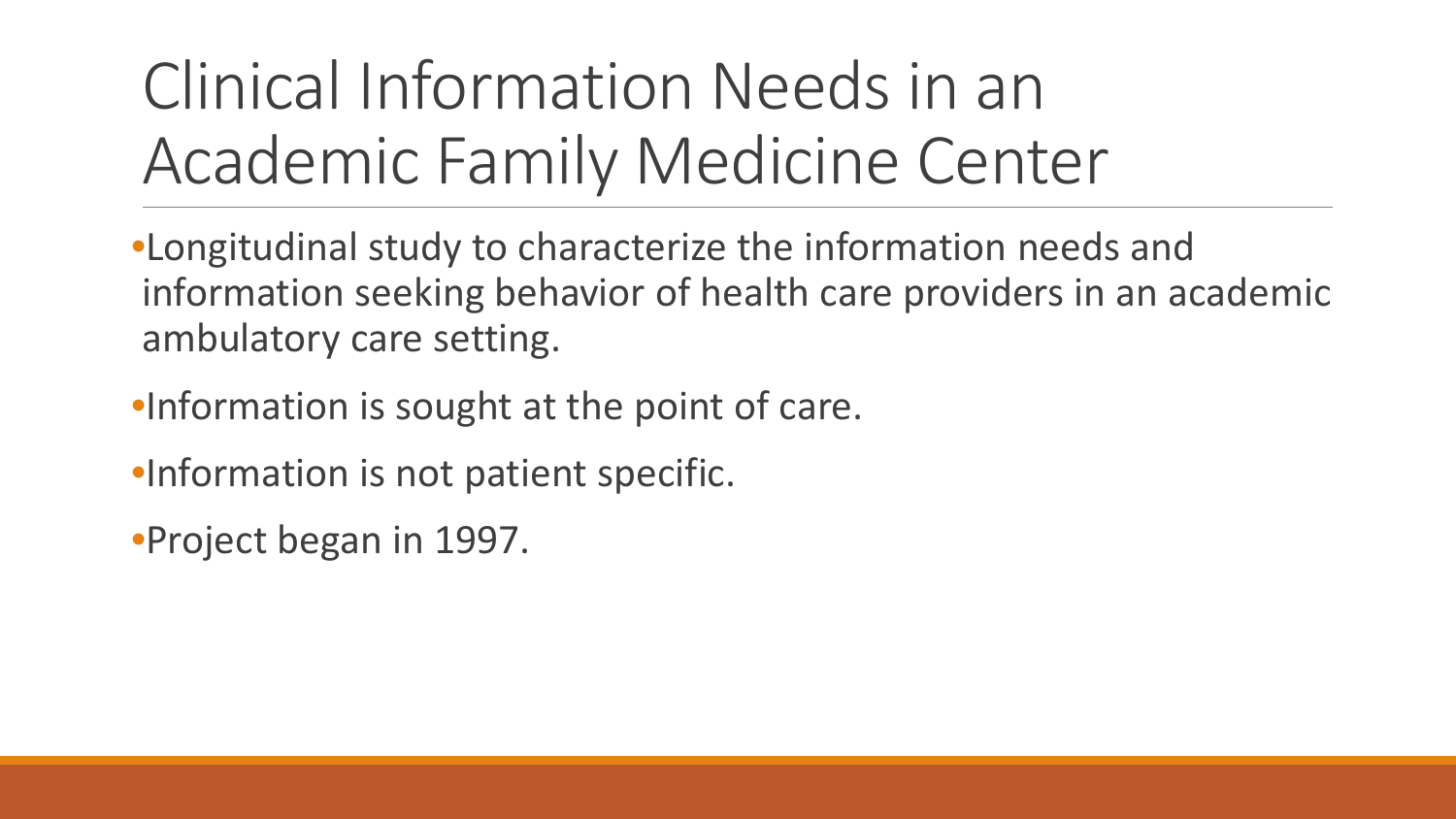#### Purpose

"The purpose of this study is to further elucidate the clinical information needs of providers in the ambulatory care setting. The types of questions that prompt search for knowledge sources and the frequency of use of various information sources are the chief interests. The timing, frequency, and barriers to the use of various information sources will be measured in an attempt to validate observable features specified by the model proposed by Curley et al."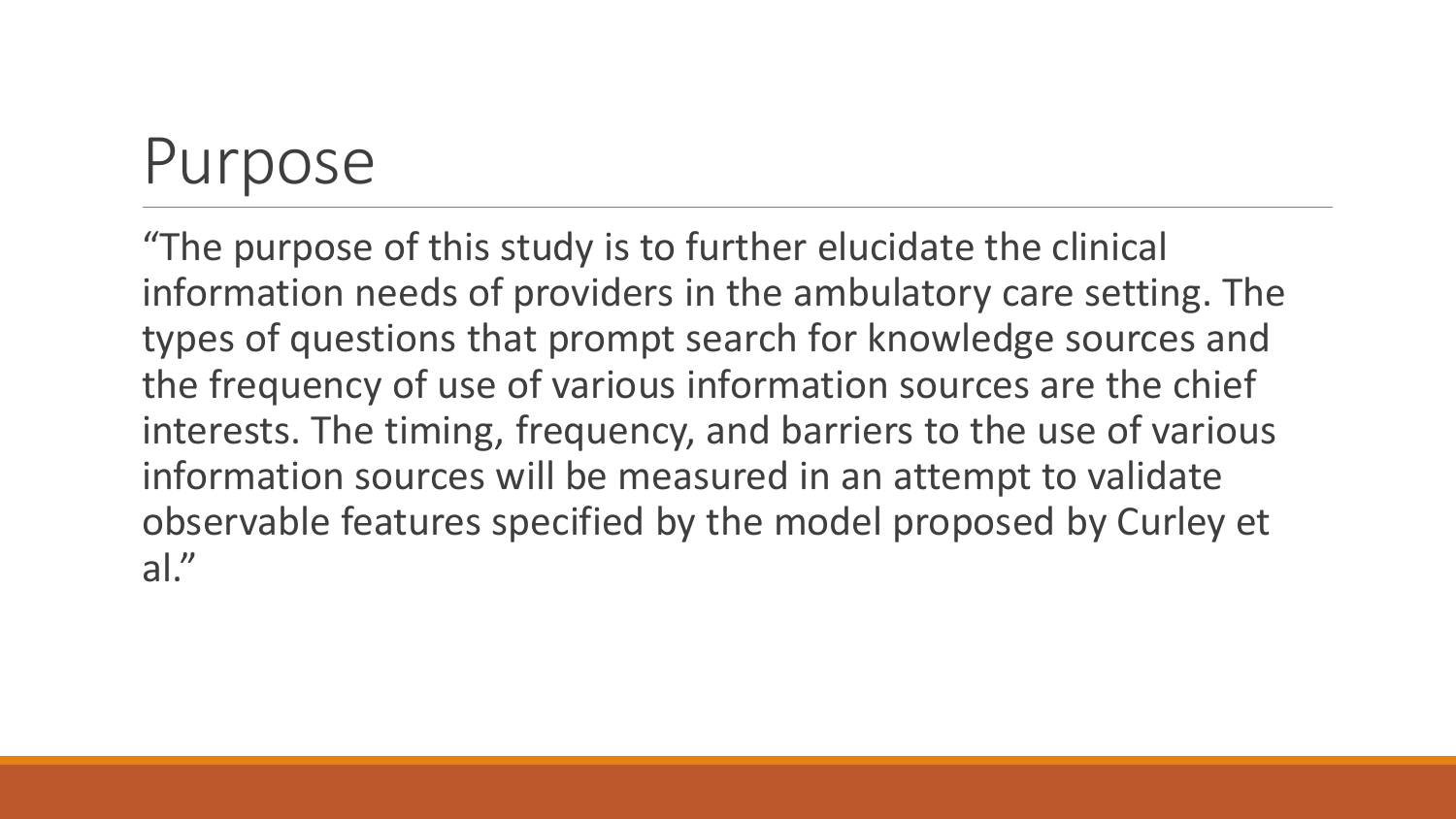# Infoneeds Project History

Phase 1- 1997, Before handhelds, and the internet was in its infancy. Relied on internal libraries and networked CD's.

Phase 2- 2003, After handhelds, and the internet was building, but Uptodate didn't exist.

Phase 3- 2008, The internet is a central information source. Handheld devices are ubiquitous, but the iPhone was announced June 29, 2007.

Phase 4- 2012, in 2010, Android overtook iOS in market share. App voted word of the year 2011.

Phase 5- 2019, number or apps 2.1 million, number of app downloads 178 billion.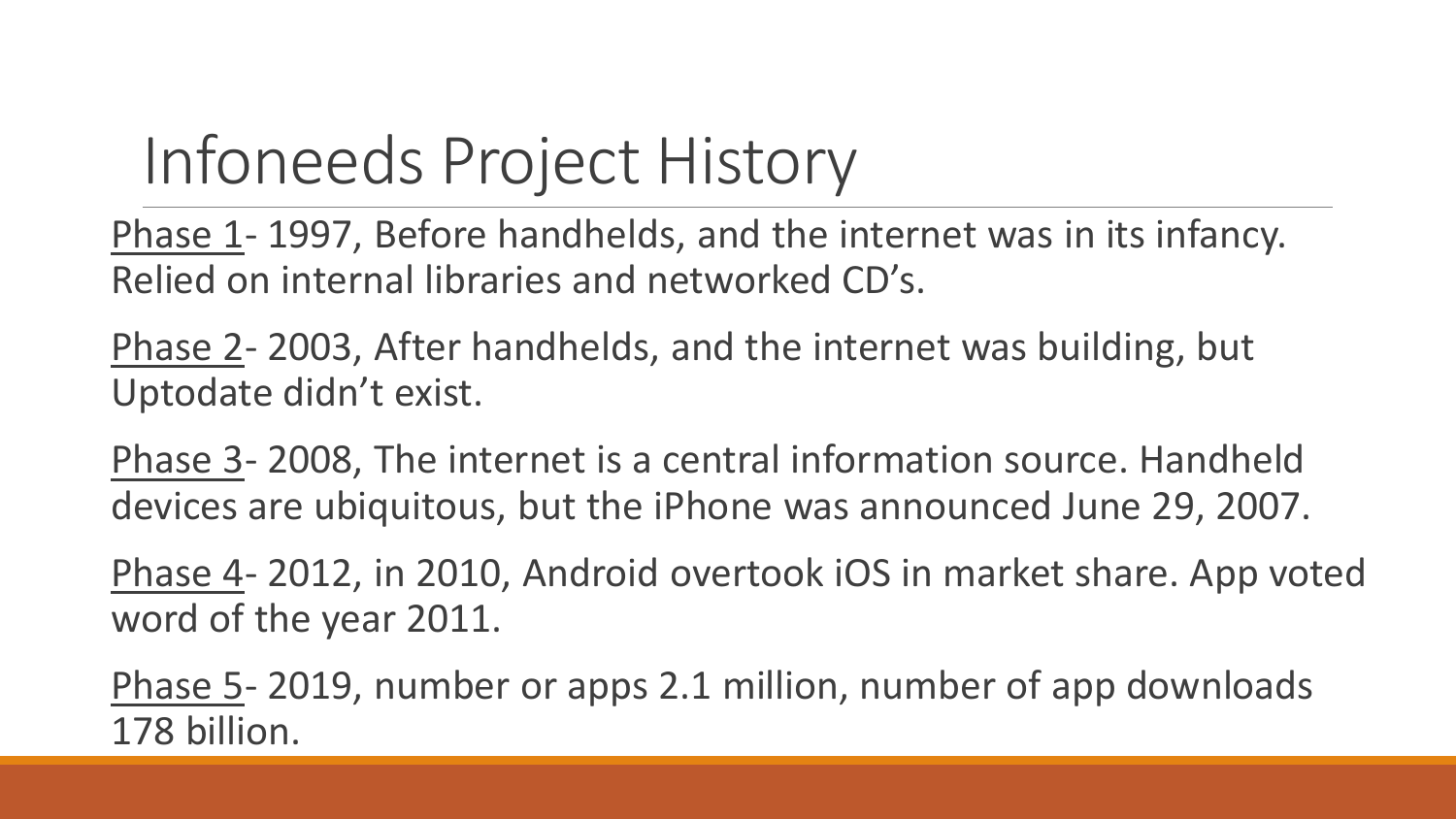# Clinical Information Needs Hypothesis

Usefulness of information =

Relevance x Validity

**Work** 

Usefulness -> Frequency of Use

#### Curley's Model (1990)

- Resource benefits
	- Extensiveness
	- Relevance
	- Credibility
- Resource costs
	- Availability
	- Searchability
	- Understandability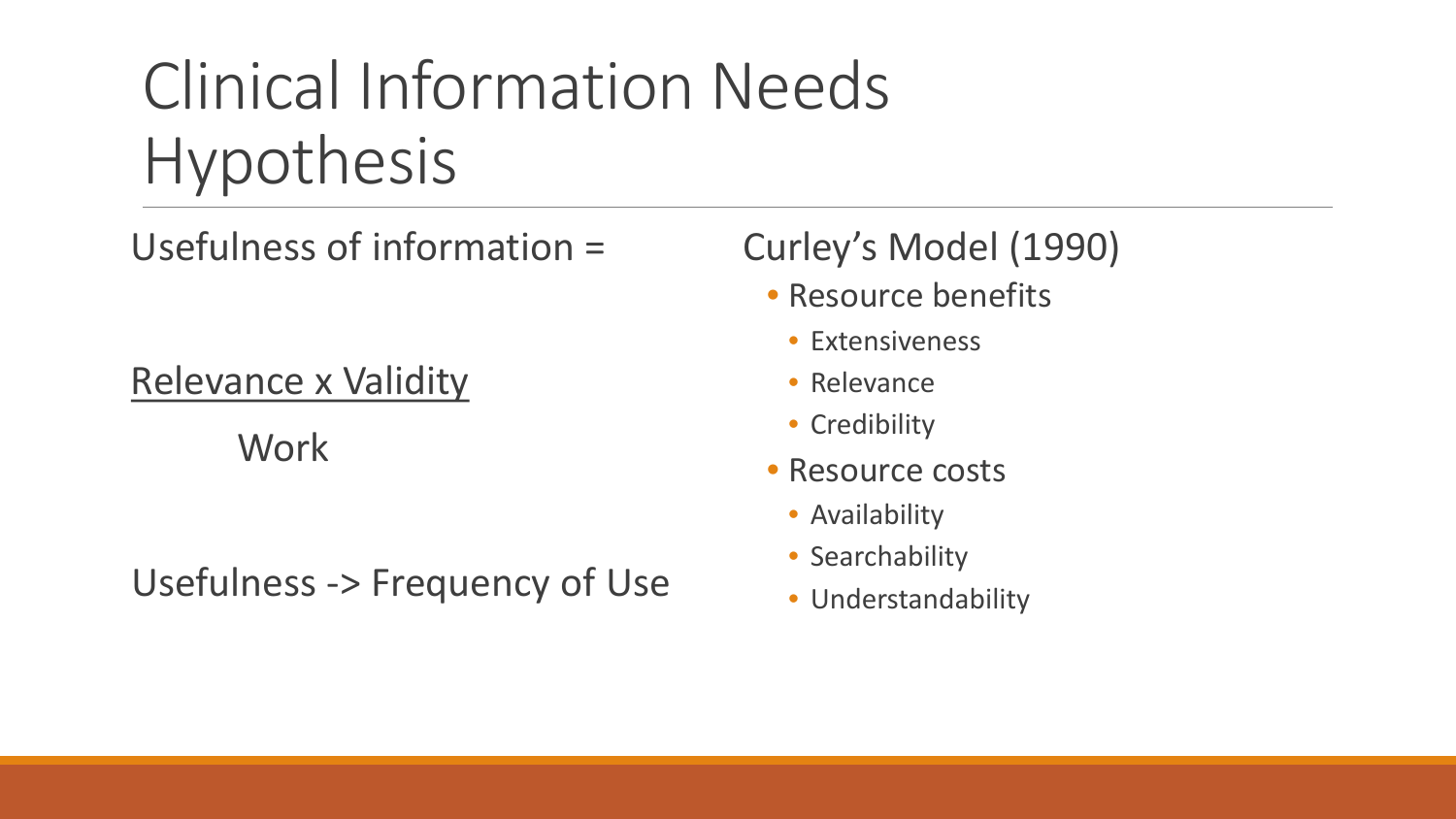Subjects

- Family medicine practicing physicians
- PGY3 residents
- PGY2 residents
- PGY1 residents
- PA's
- Observed during 2-4 half-days of clinical activities
- Consent forms obtained beforehand
- No contact with patients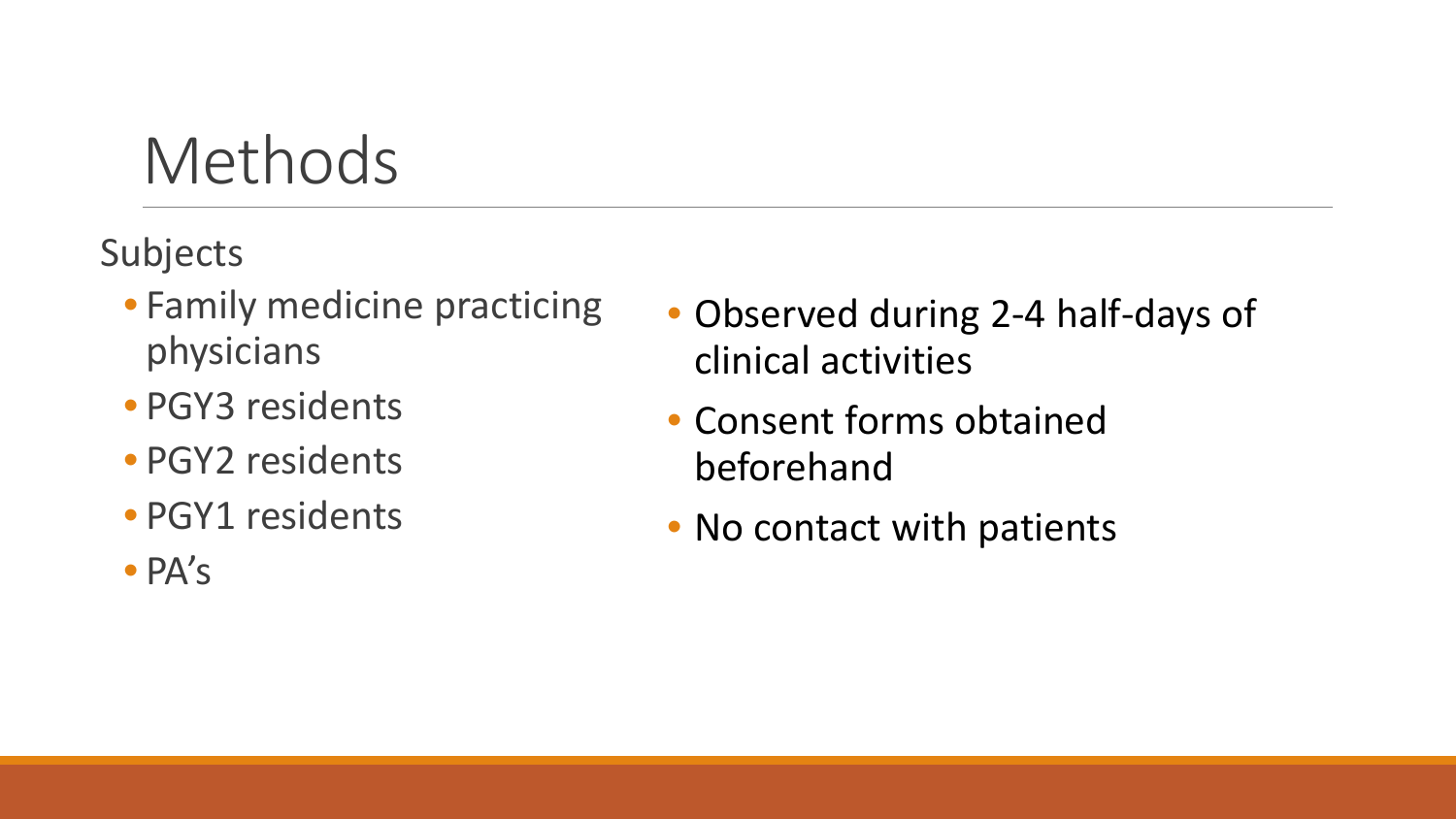# Methods - Setting

- •University of Oklahoma Family Medicine Clinic.
- •Providers have access to the internet, Bird Library resources, and various internal information resources.
- •Small library within the clinic that contains a selection of books from the Brandon-Hill Suggested Books for a Small Medical Library.

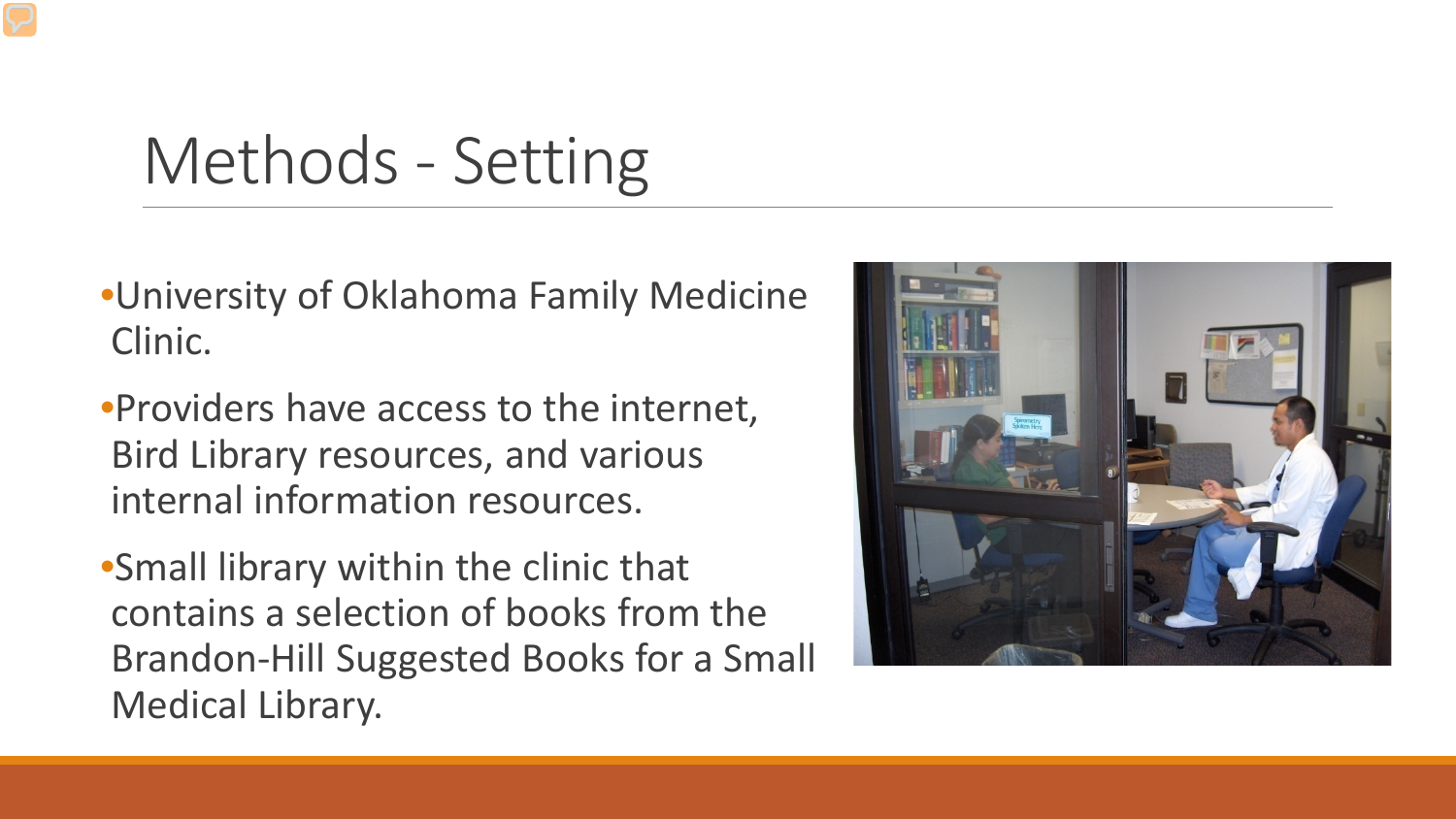Data Collection

- Observer will collect information on a pre-determined form throughout the half-day
	- Sequence of questions, type of resource, name of resource, time spent searching
- "We need to know if you have any questions related to the care of the patients you are seeing in this clinic session. We need to know what the question is, whether you have found an answer, and the source for the answer."

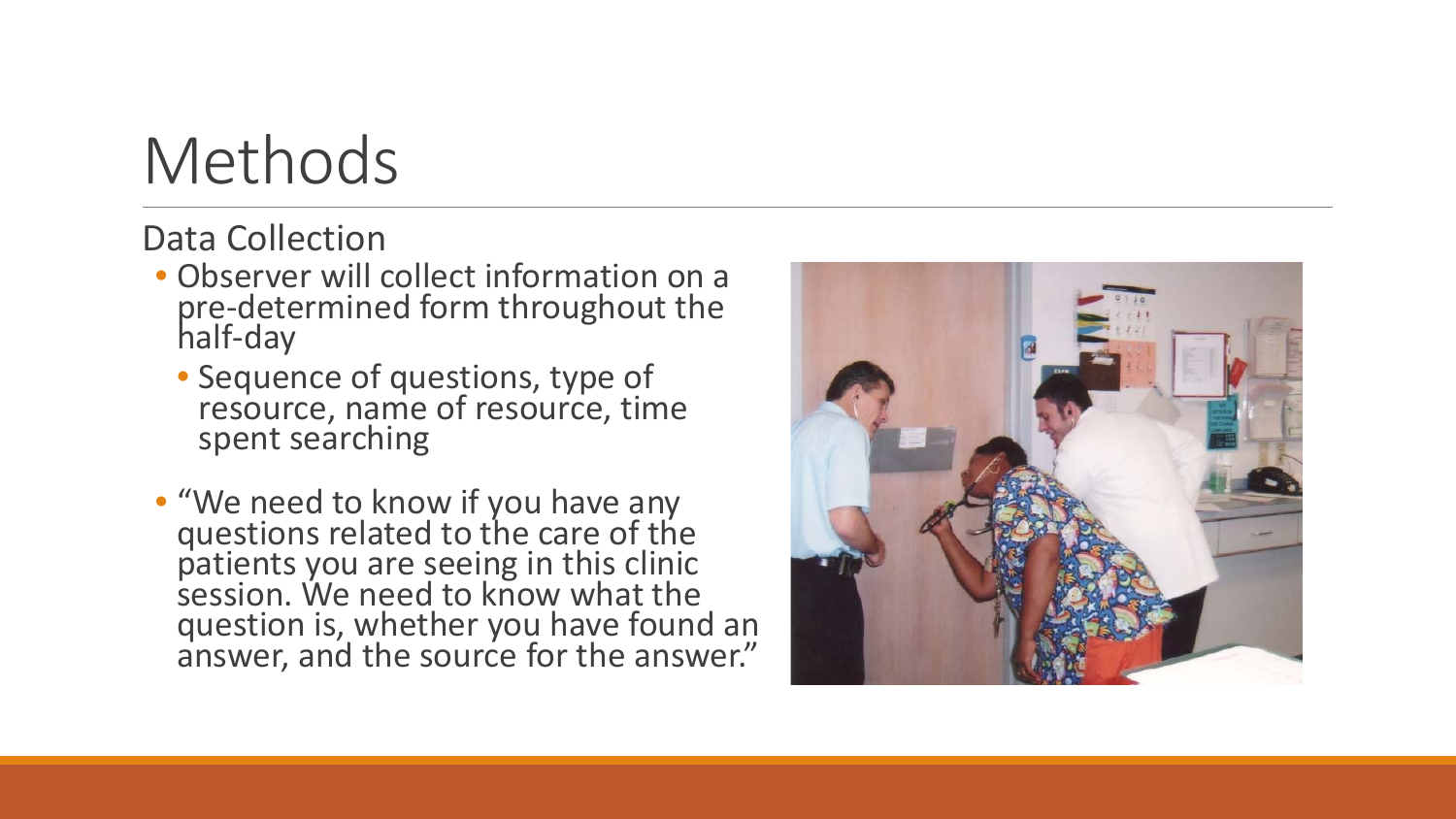Data Collection

- Pre-observation questionnaire, opinions about medical resources using Likert scale
	- Frequency: <1/month, monthly, weekly, daily, several times a day
	- Amount, confidence, availability, easy to find info within, understandability, applicable on 1 to 5 scale (not to very)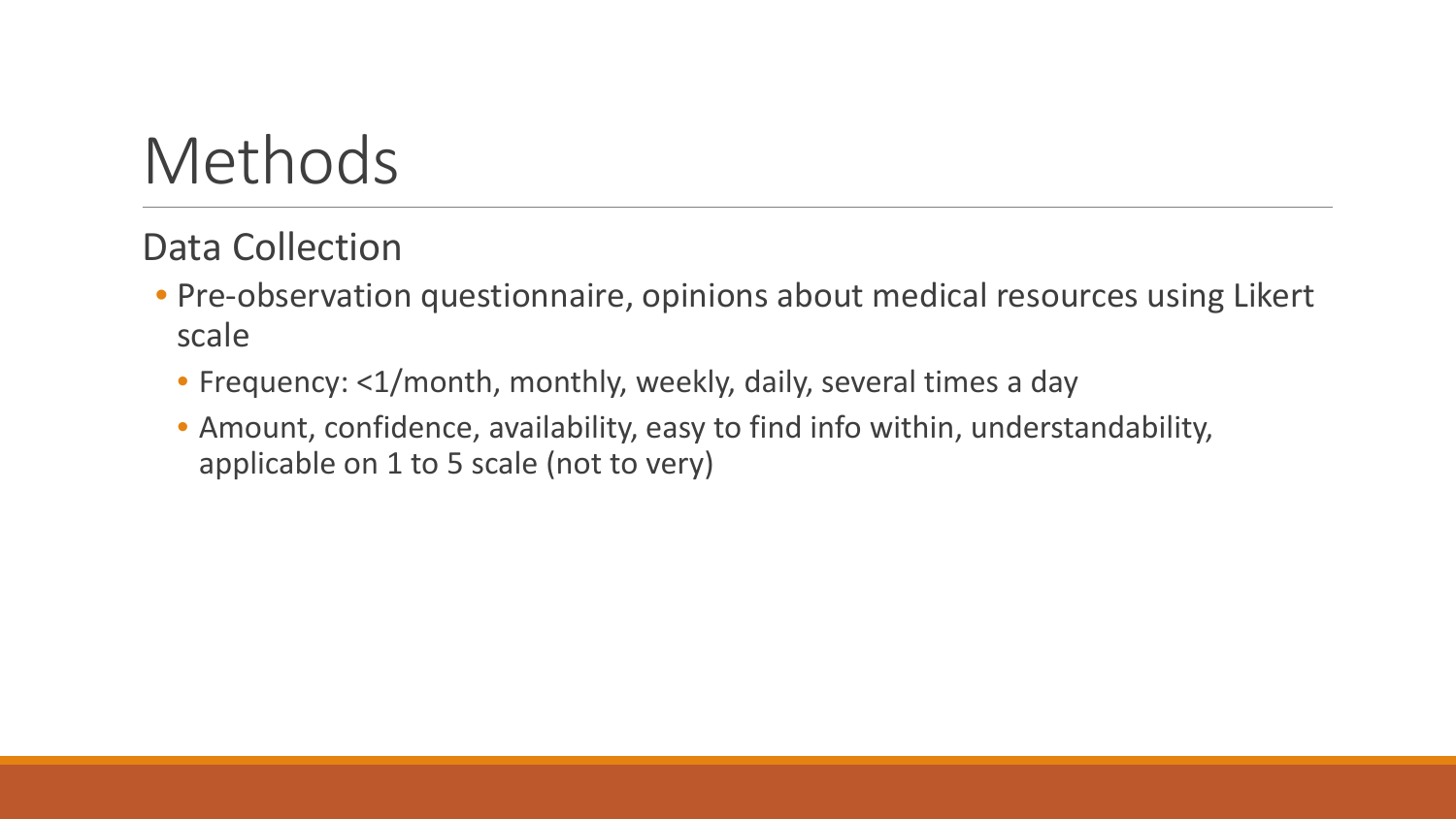Analysis

- Data collected in Access
- Data analyzed using SPSS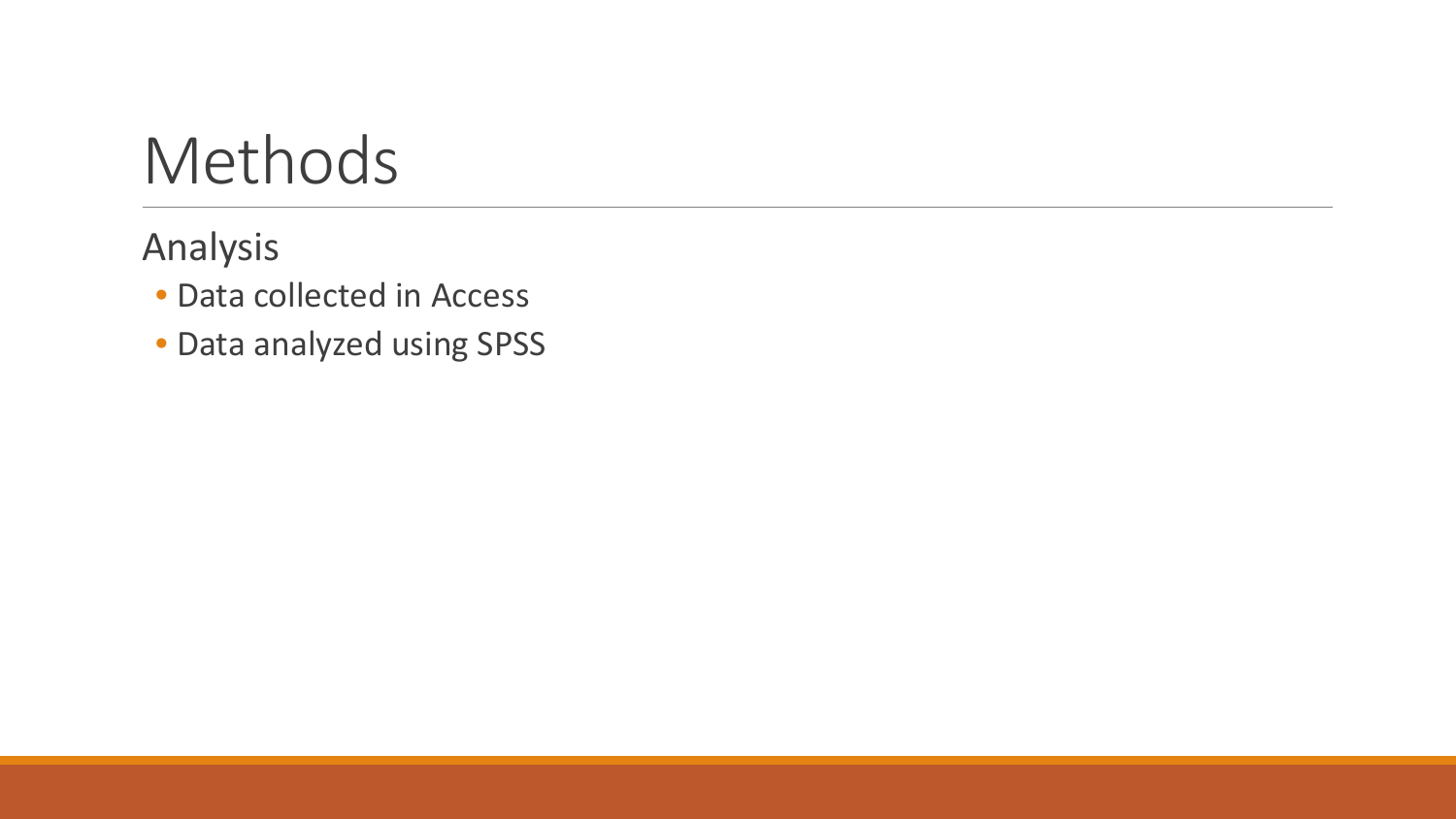# Results – Earlier Observations

- 215 providers were observed
- Most over two half-day clinical sessions
- 2,216 questions generated
- 1.1 questions/patient
- 94% of questions answered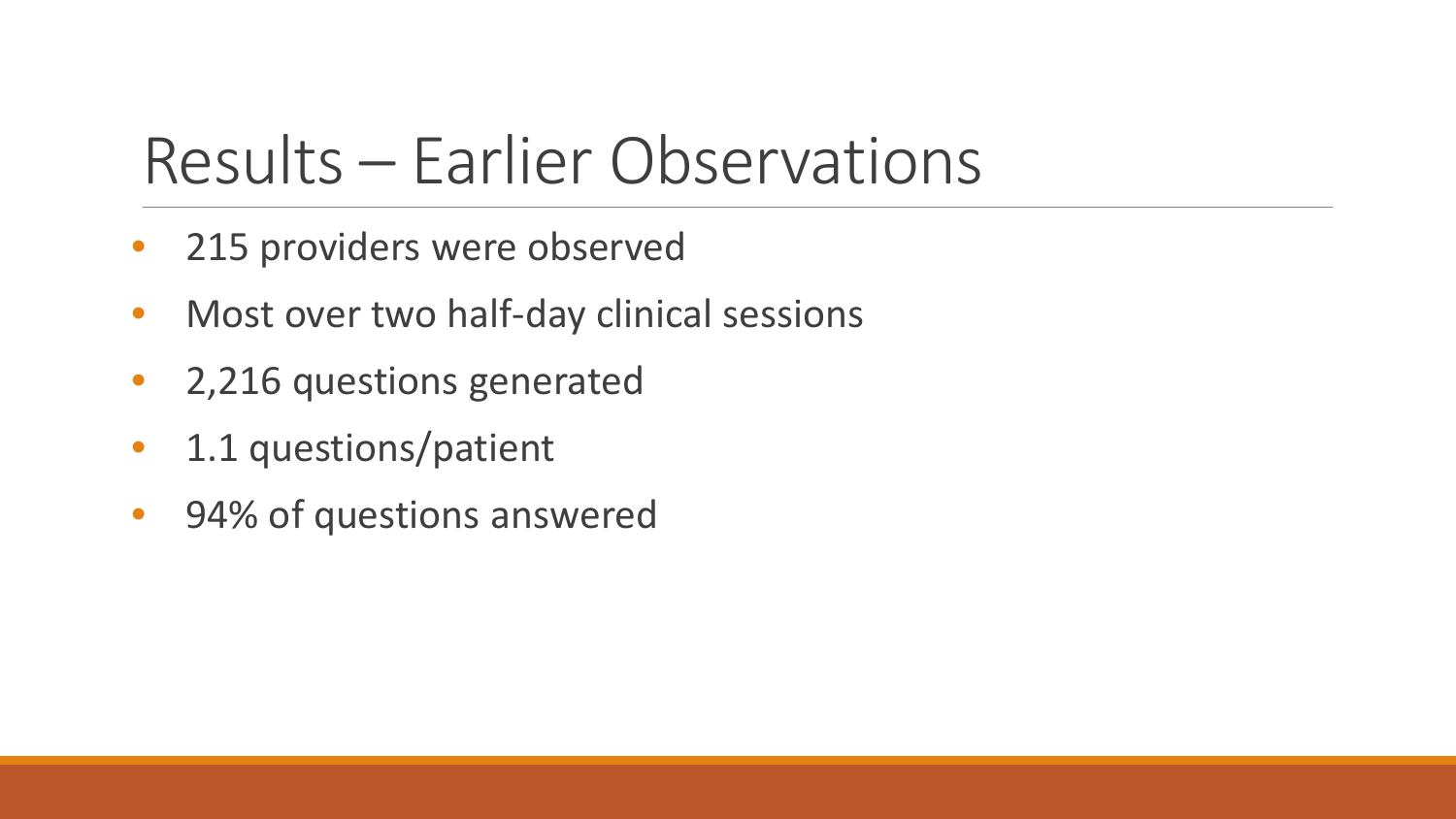### Most Recent Data

- 38 half-day observations
- 123 questions
- 24 providers
- 19 surveys for 2019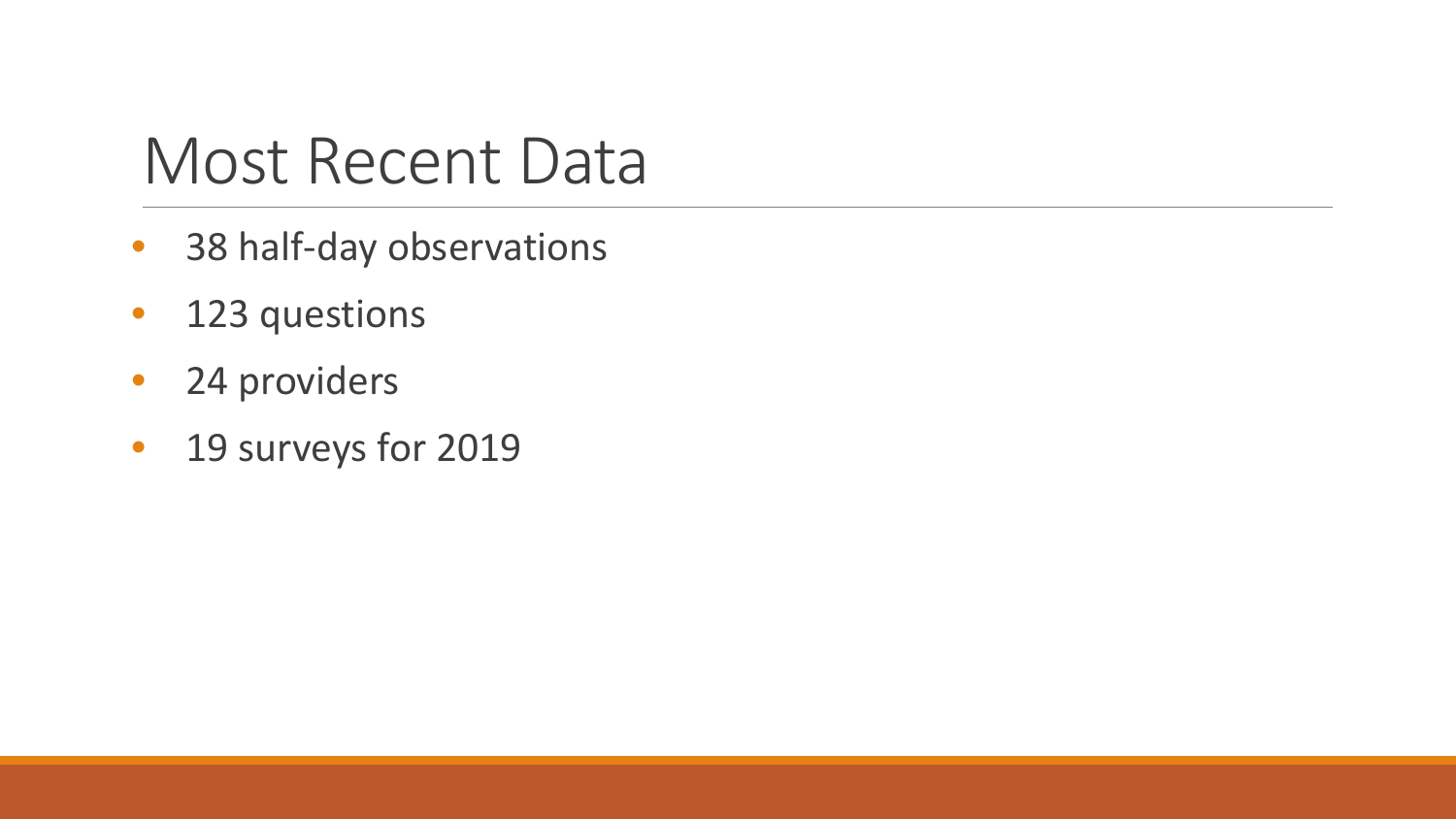## Results

- Analyzed survey data from 1997 to present (197 surveys)
- Coded year and provider level in numbered system
- SPSS for means, standard deviation, and Tukey's for significance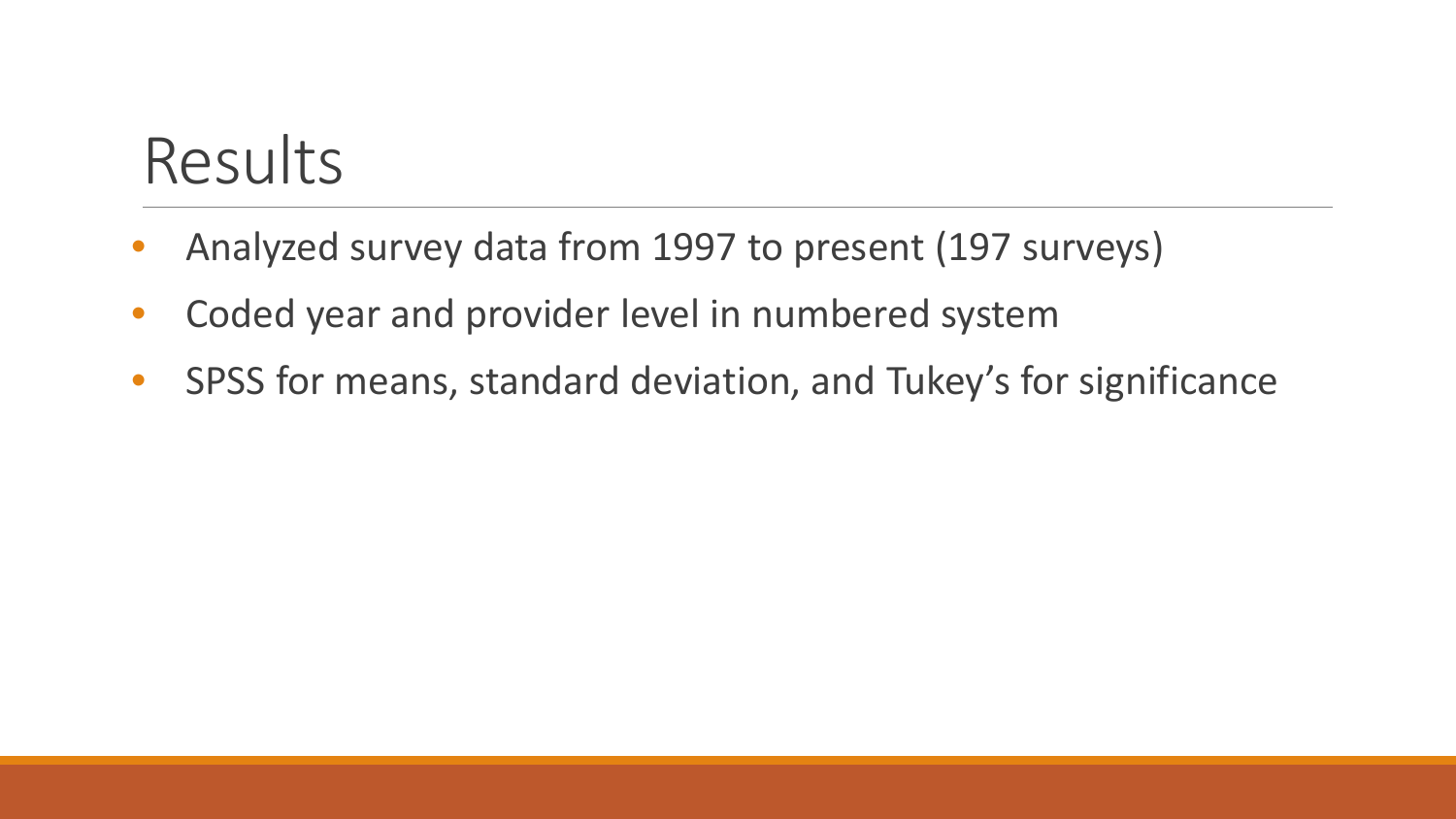# Frequency – Provider

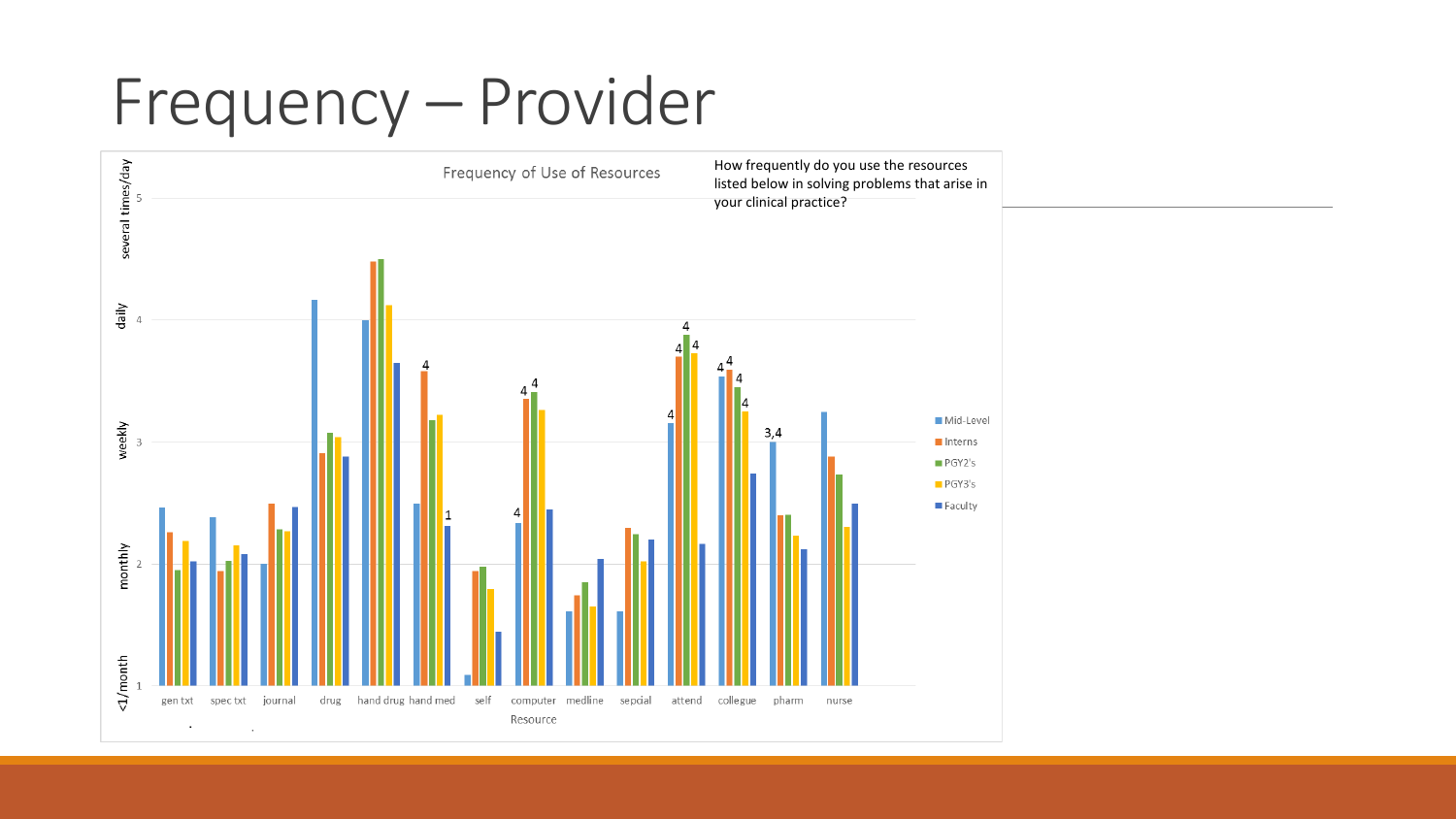# Frequency – Year

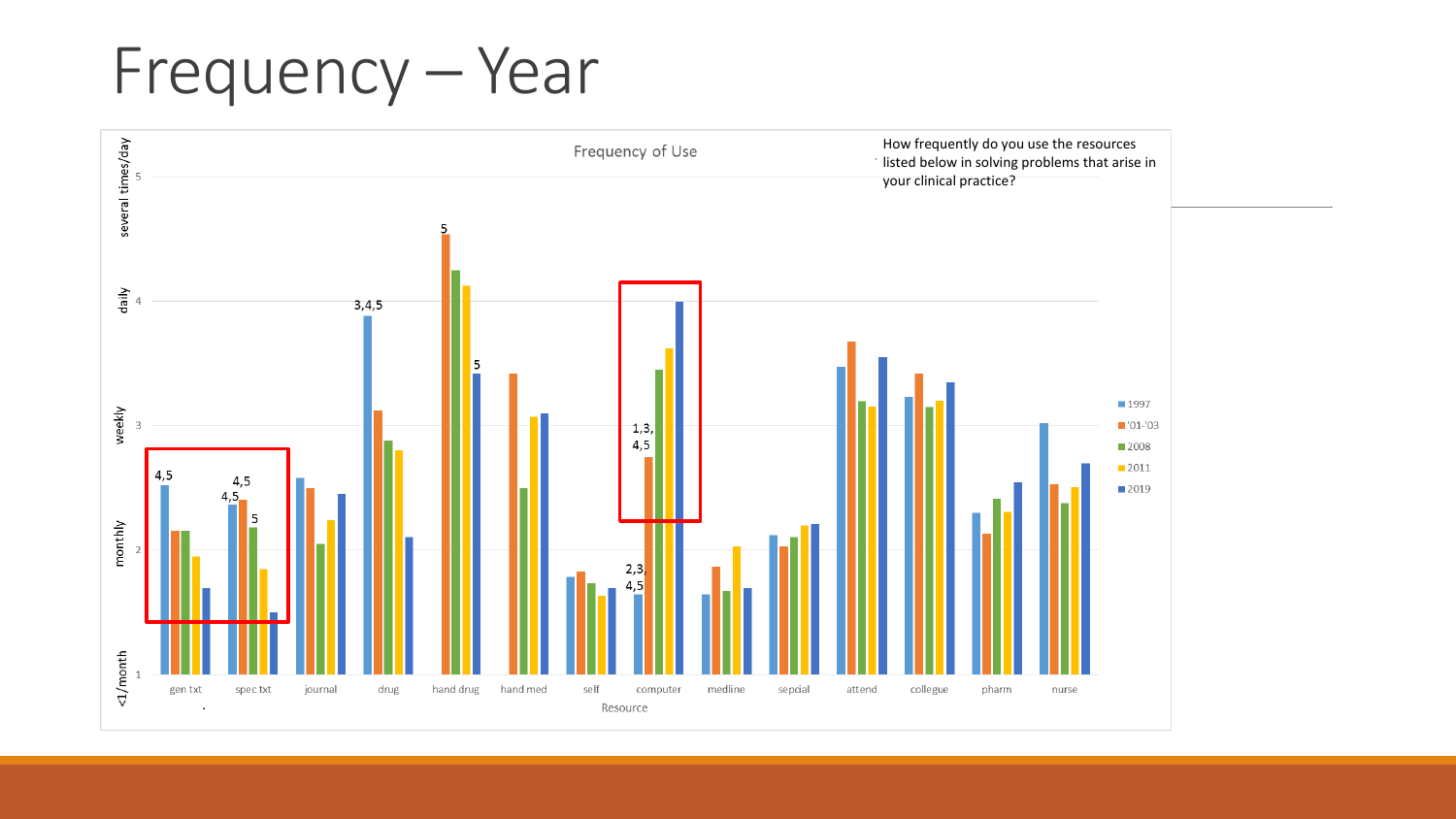#### Extensiveness – Provider

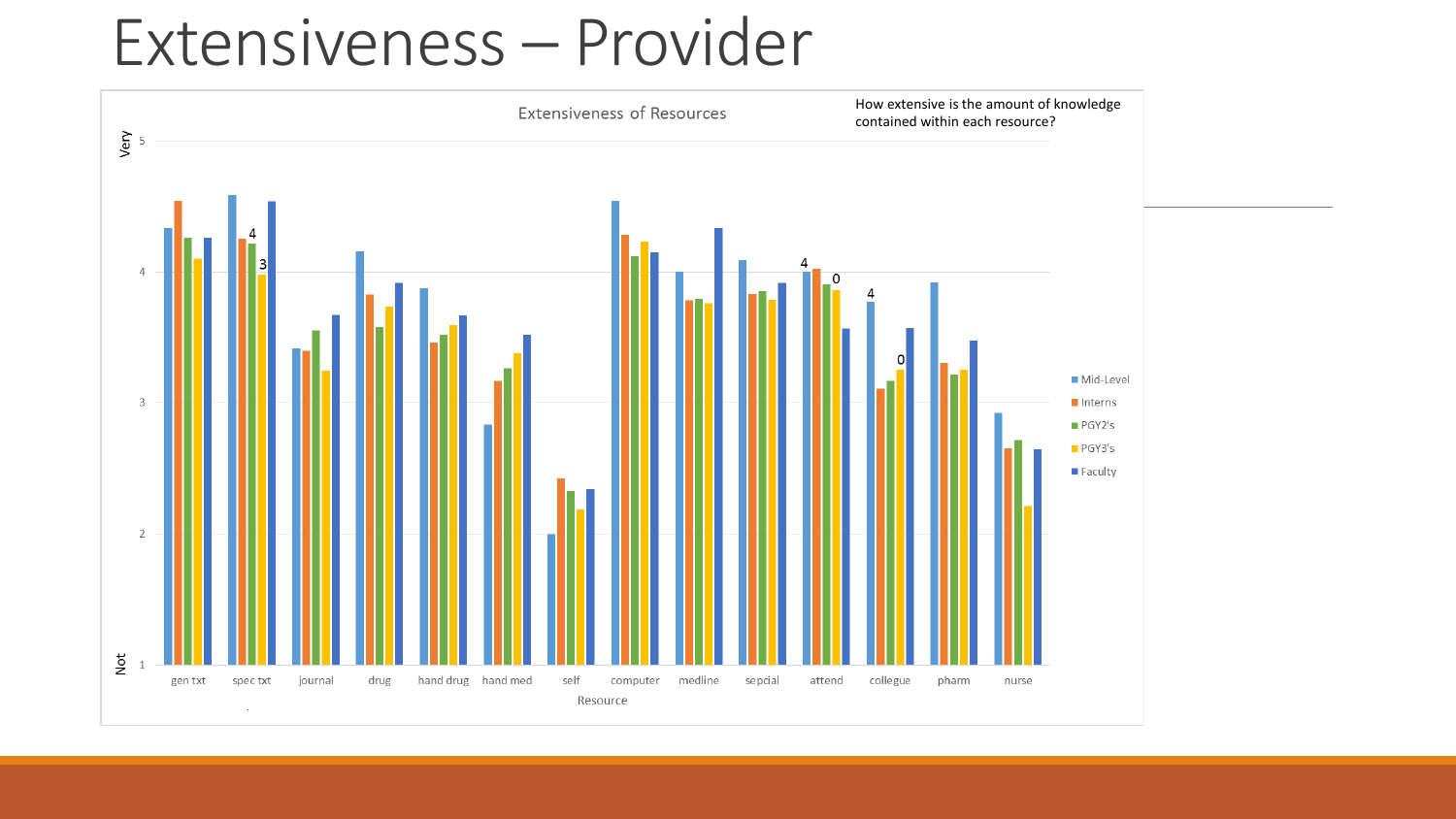#### Extensiveness – Year

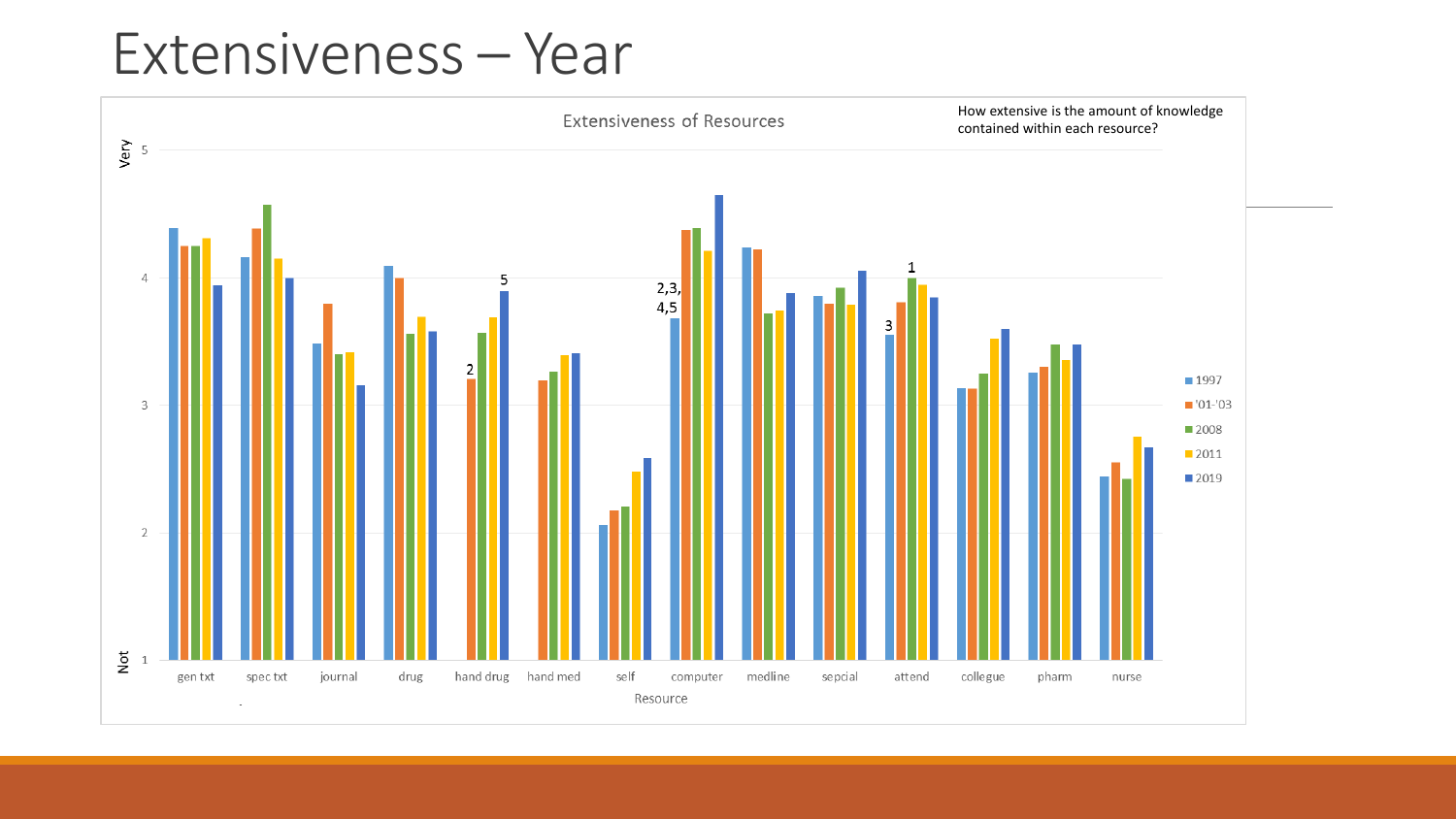# Confidence – Provider

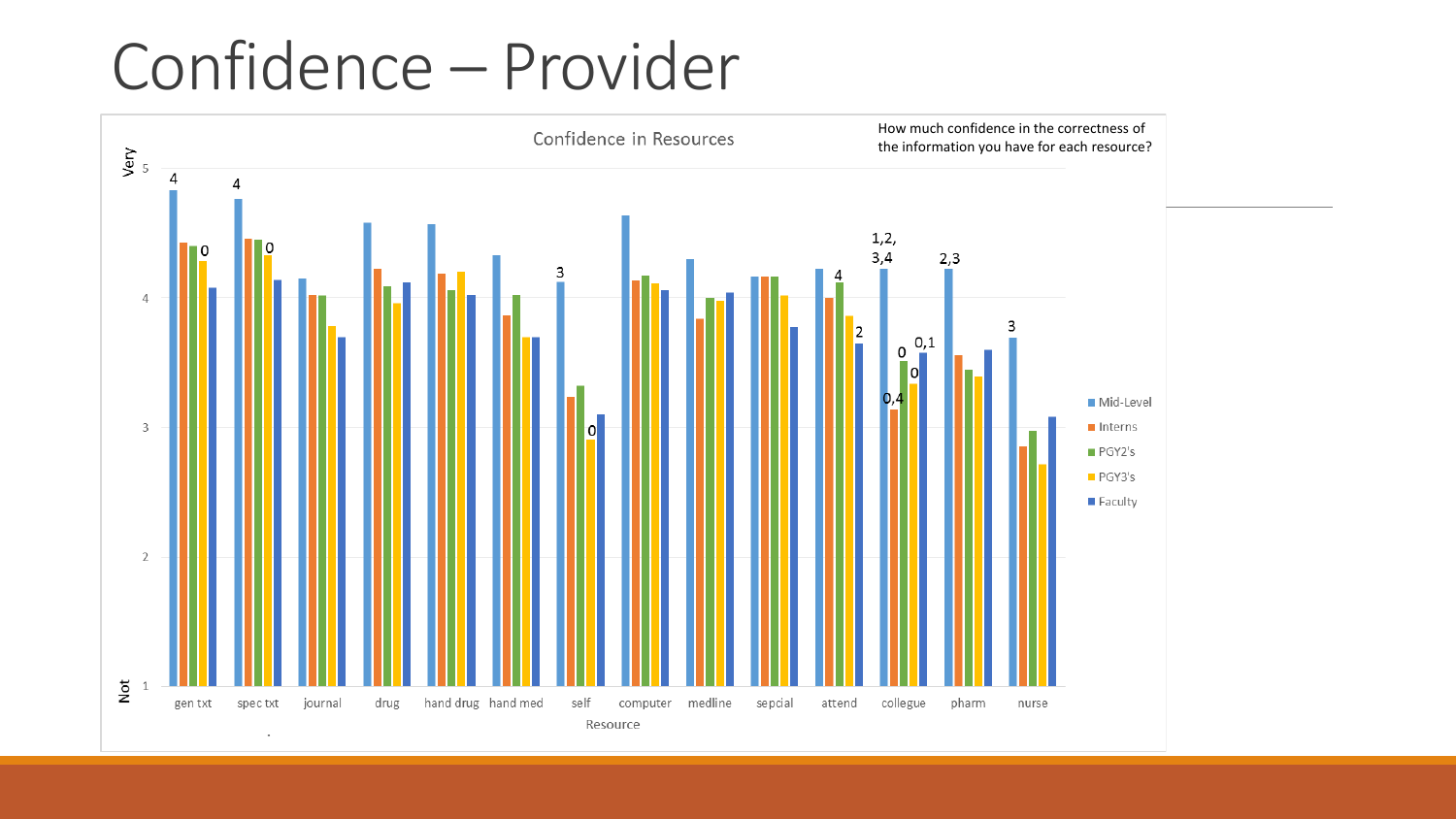# Confidence– Year

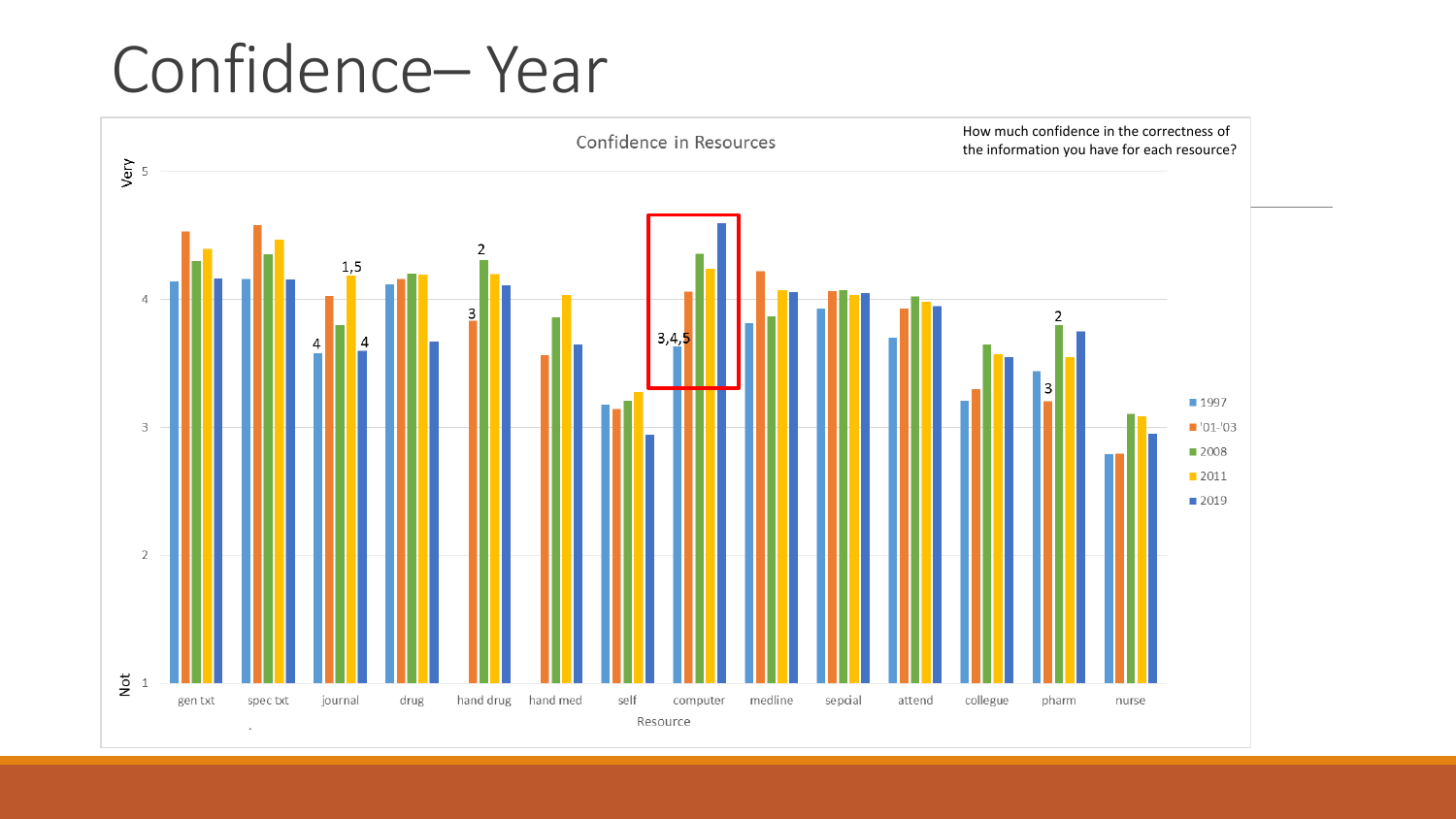# Availability – Provider

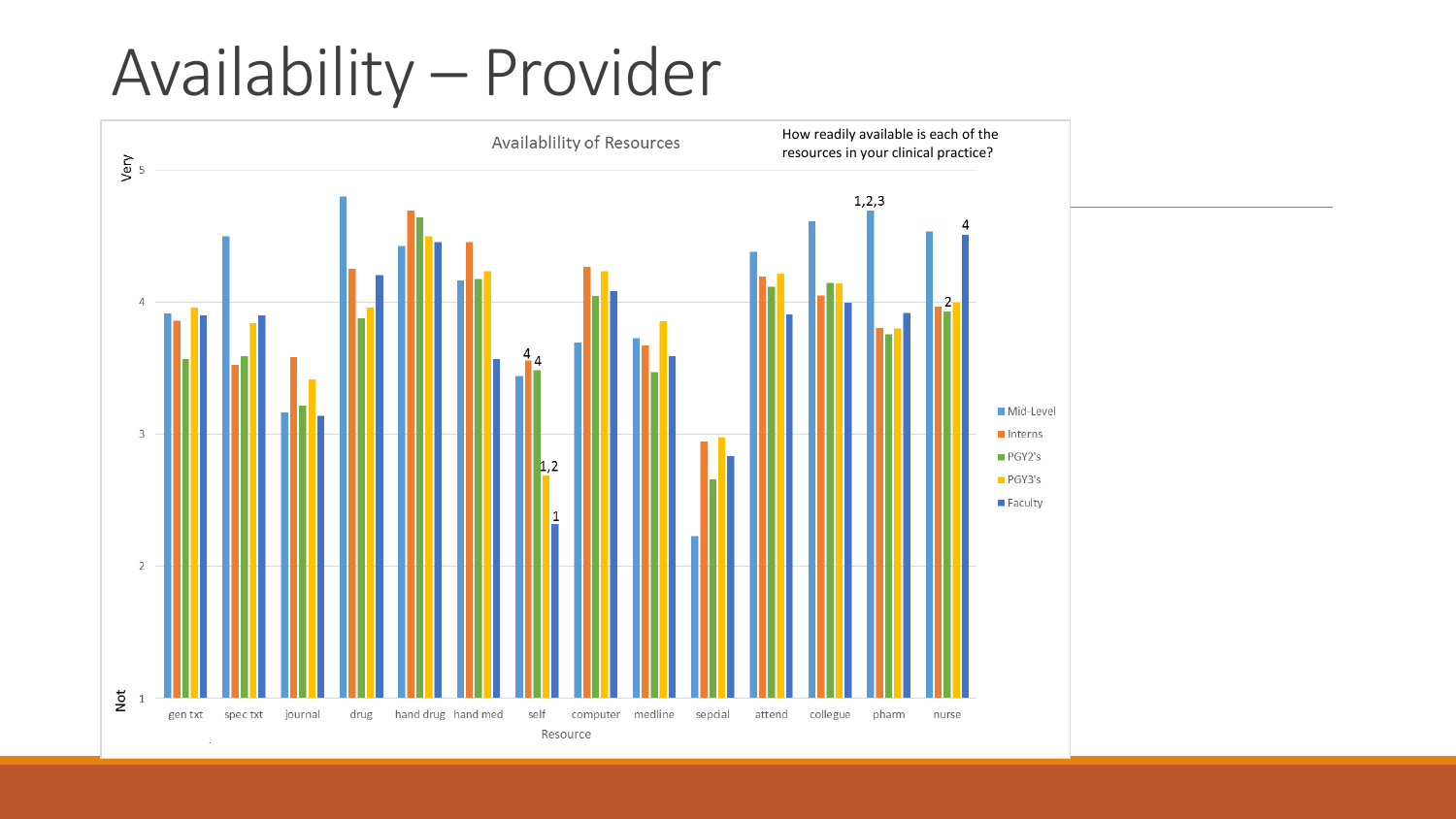# Availability – Year

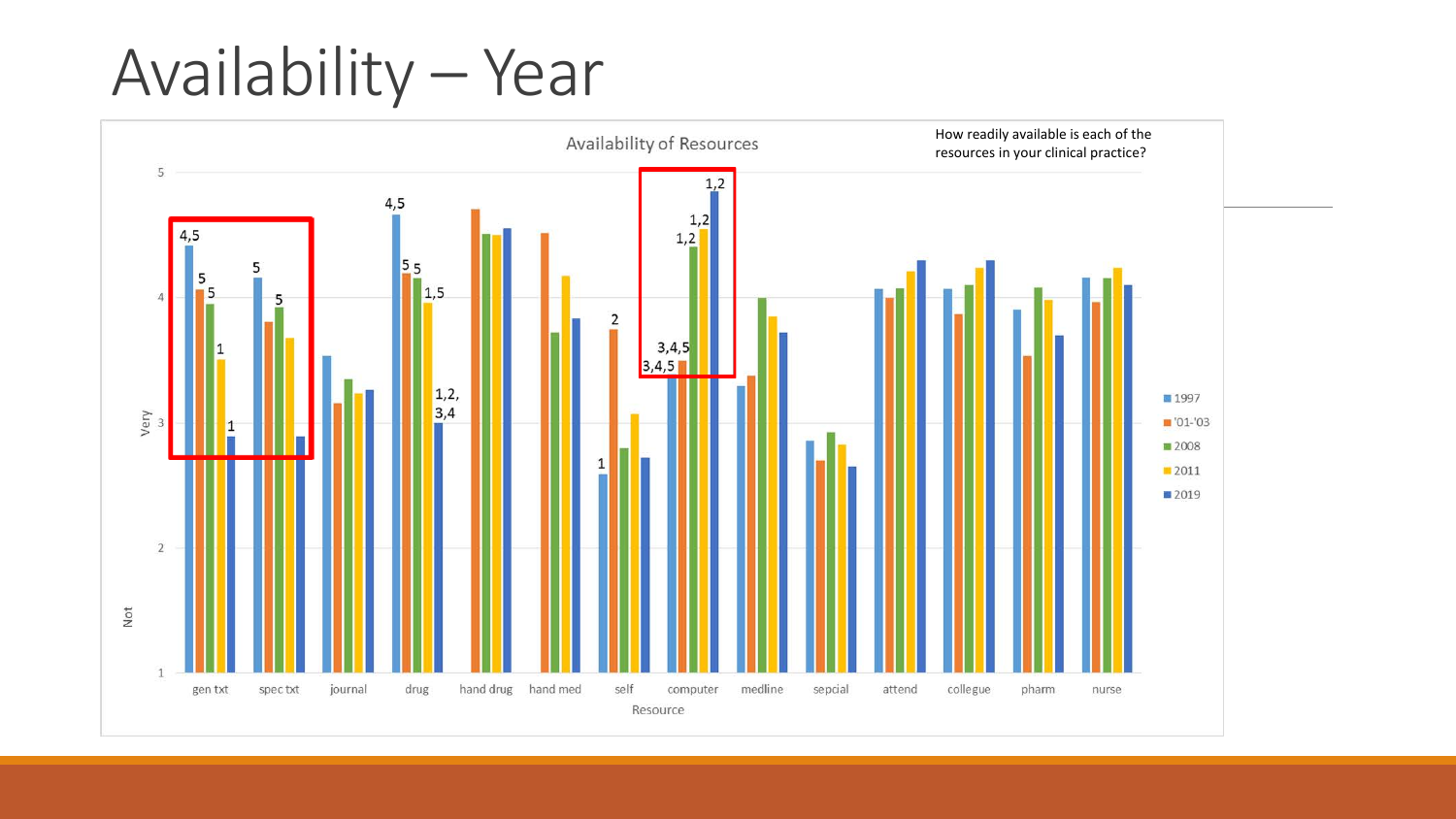### Find – Provider

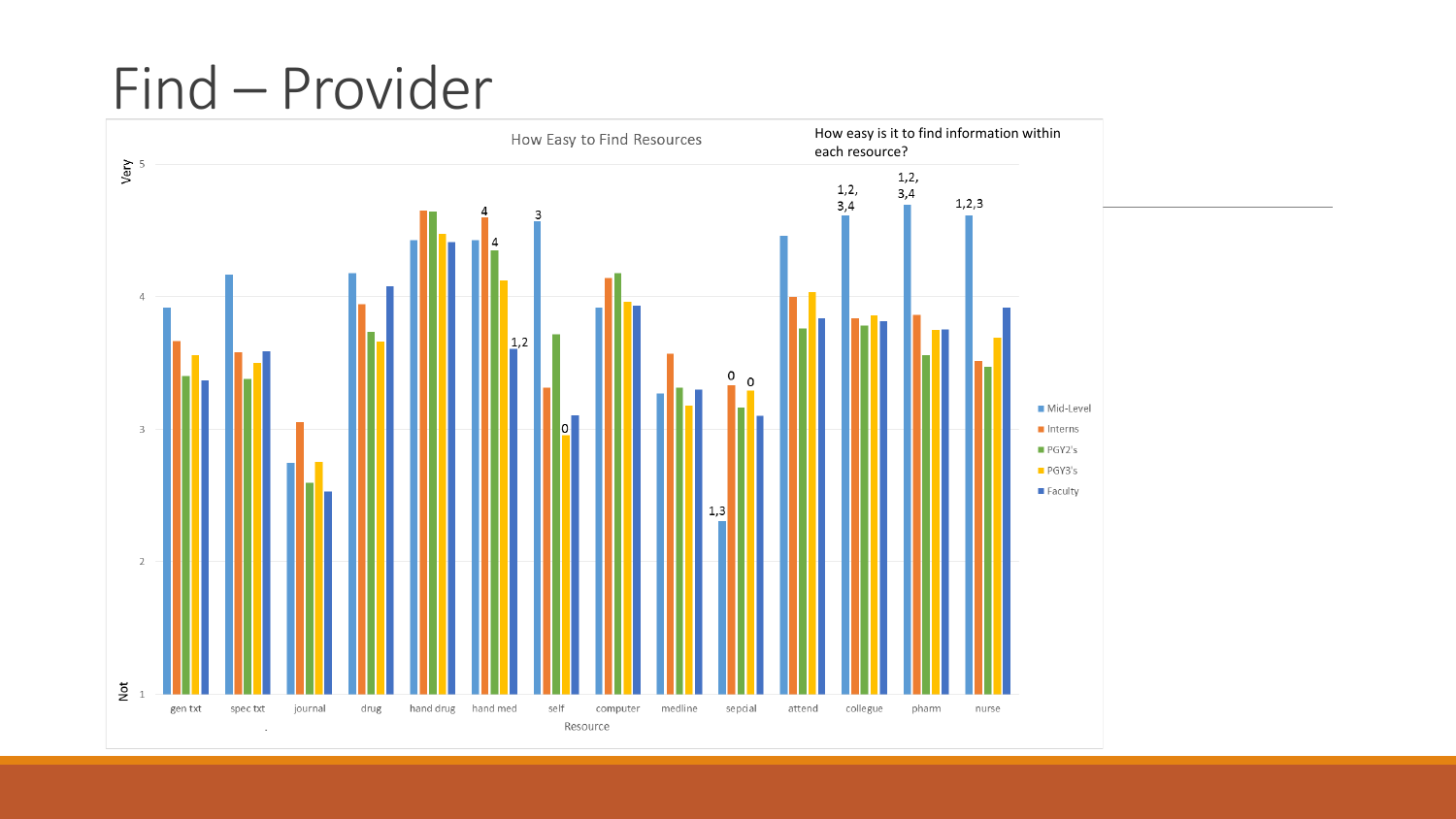# Find – Year

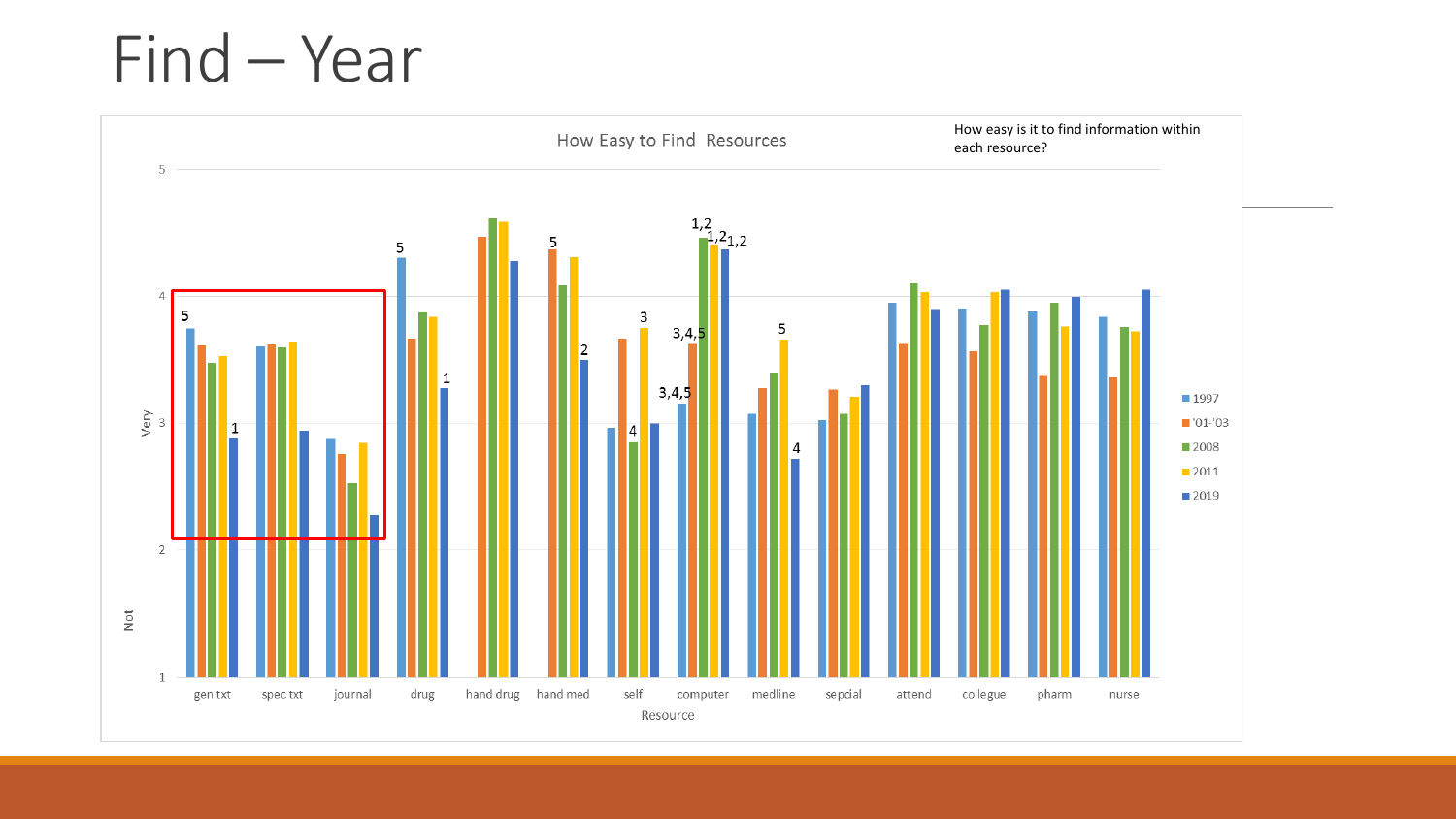### Understand – Provider

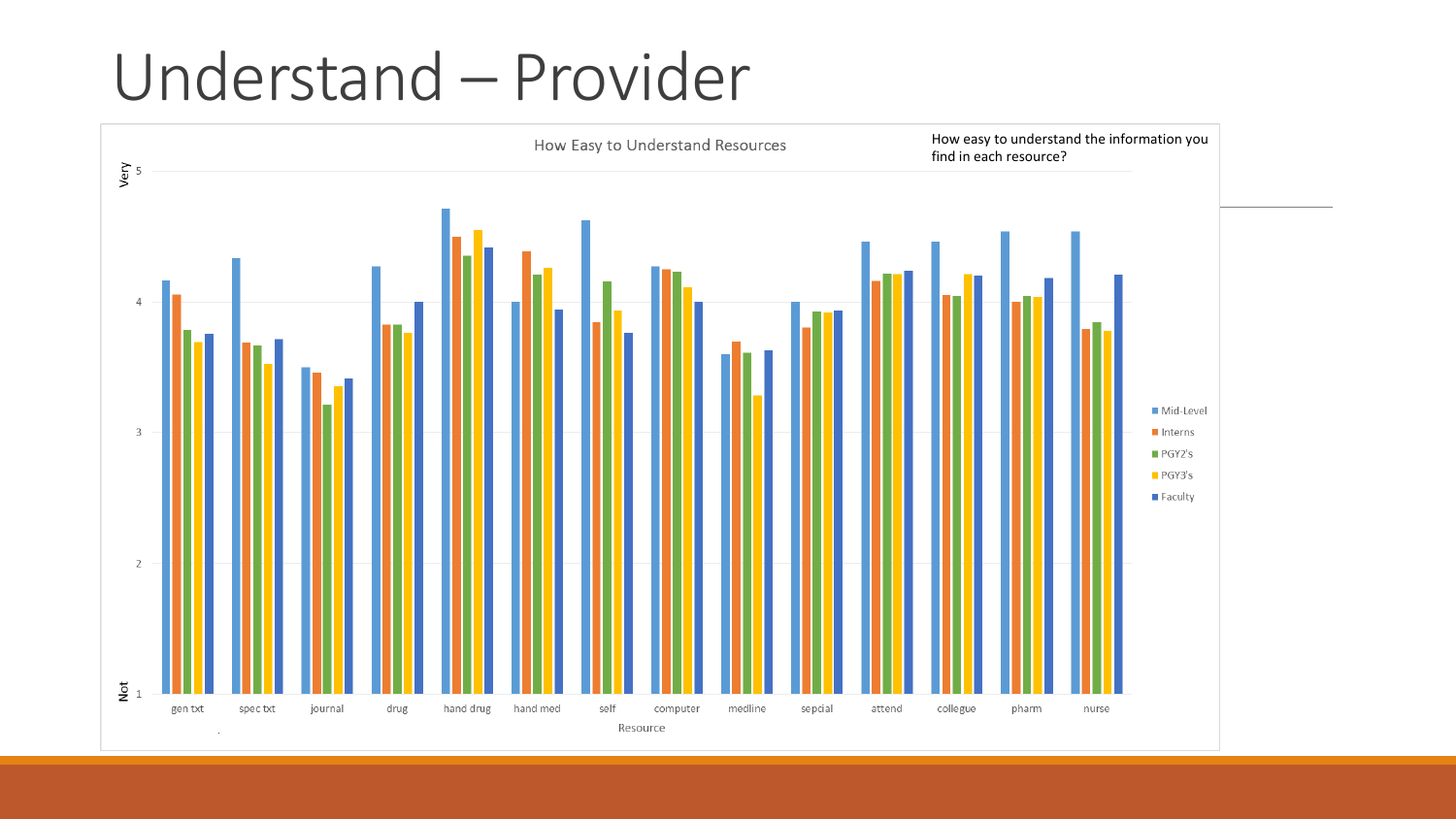# Understand – Year

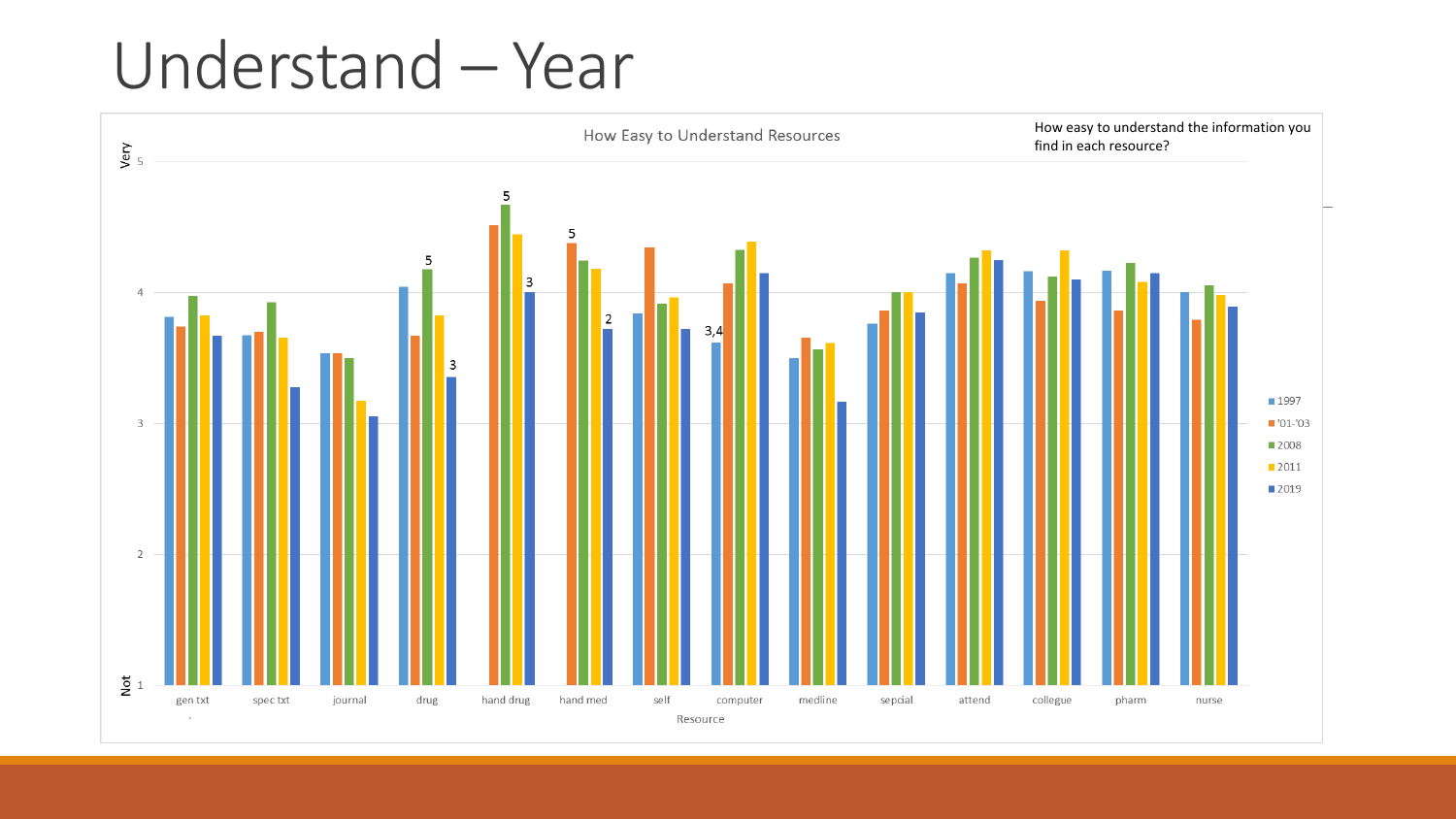# Apply – Provider

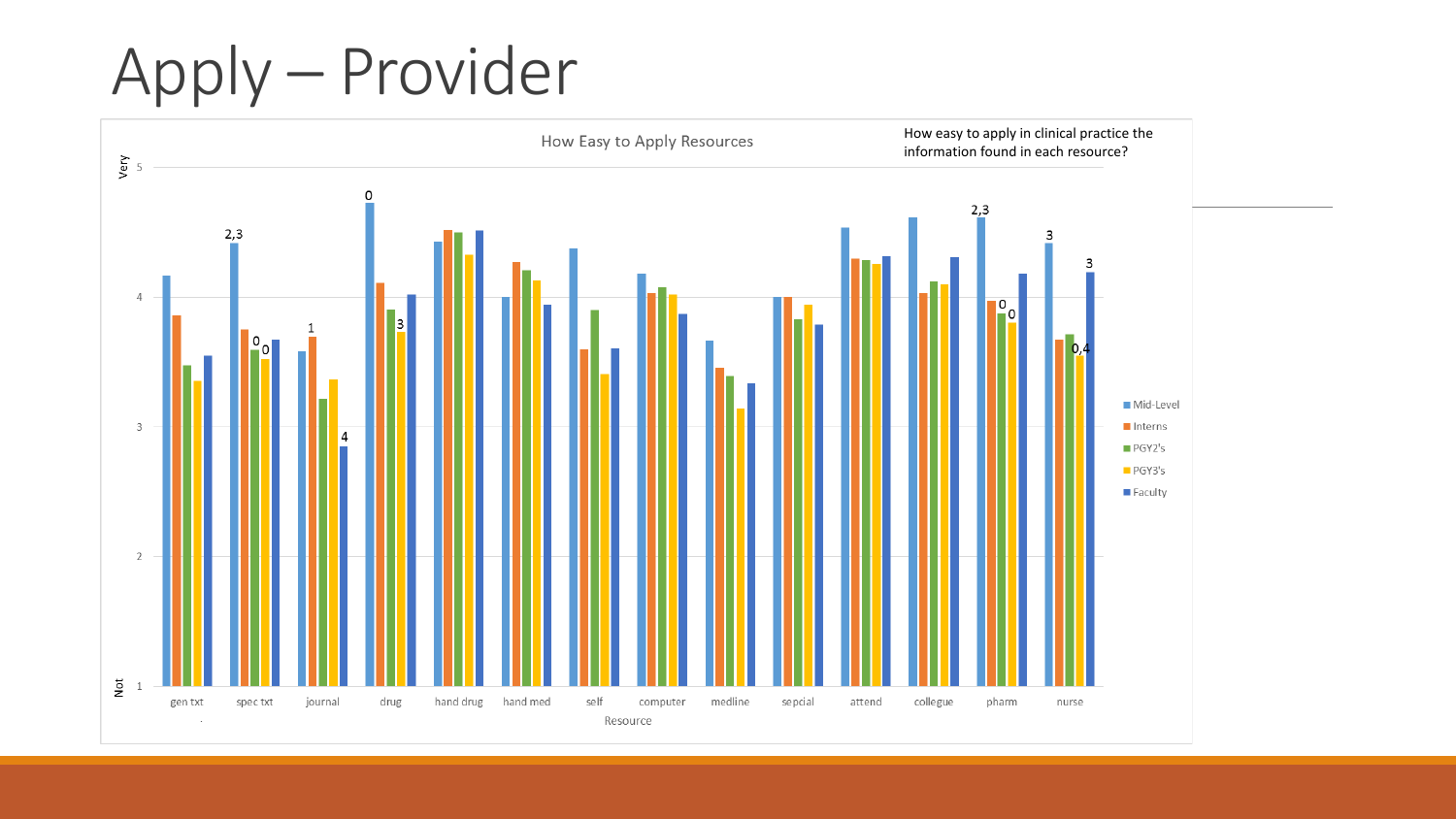Apply – Year

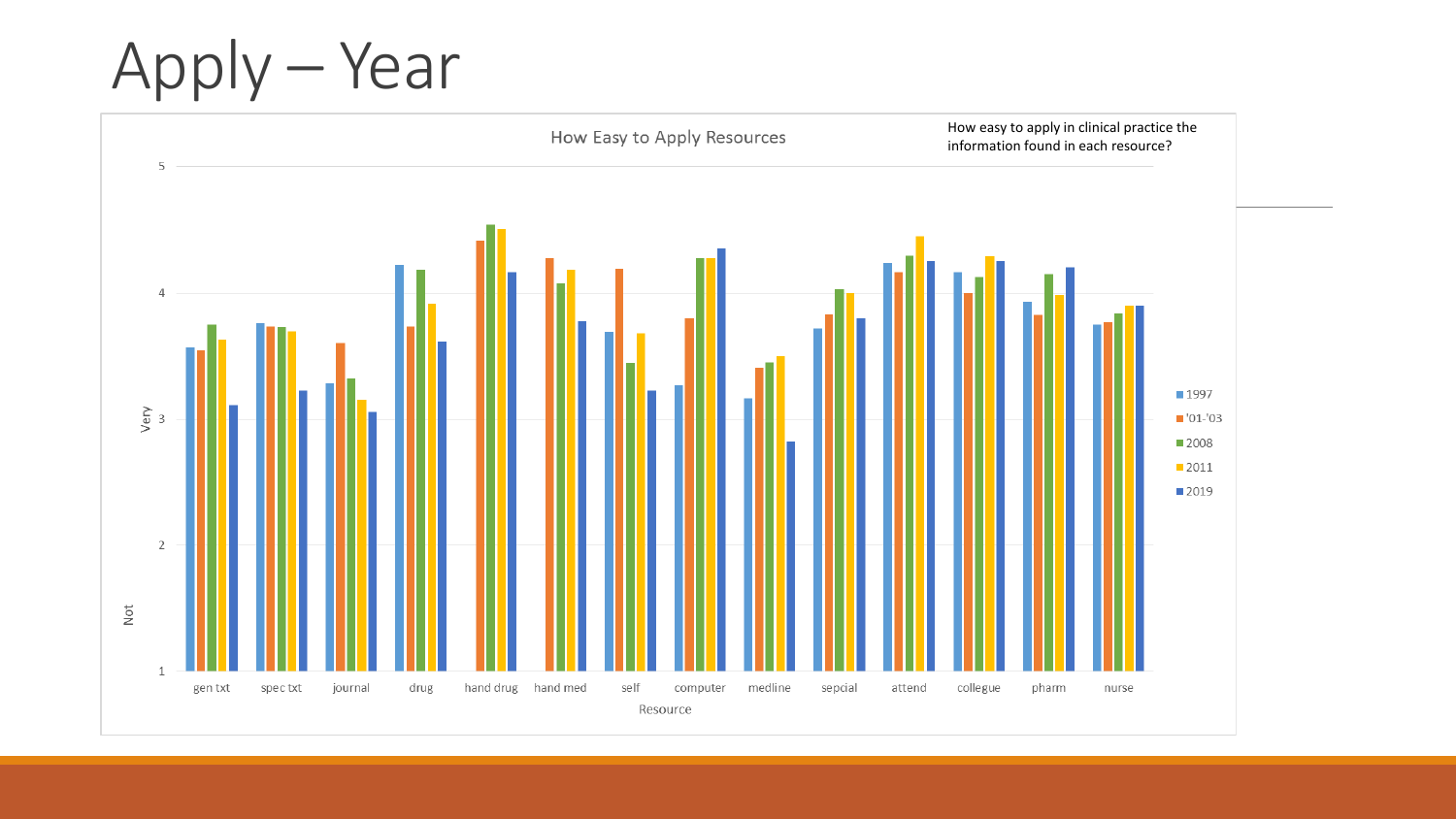### A Few Notes

•Electronic resources are, and will continue to be, a driving force of information use in the clinical setting

•Mid-level providers consistently scored resources higher than others

•Handheld device decline might be explained by increase in computer usage and changes in EMR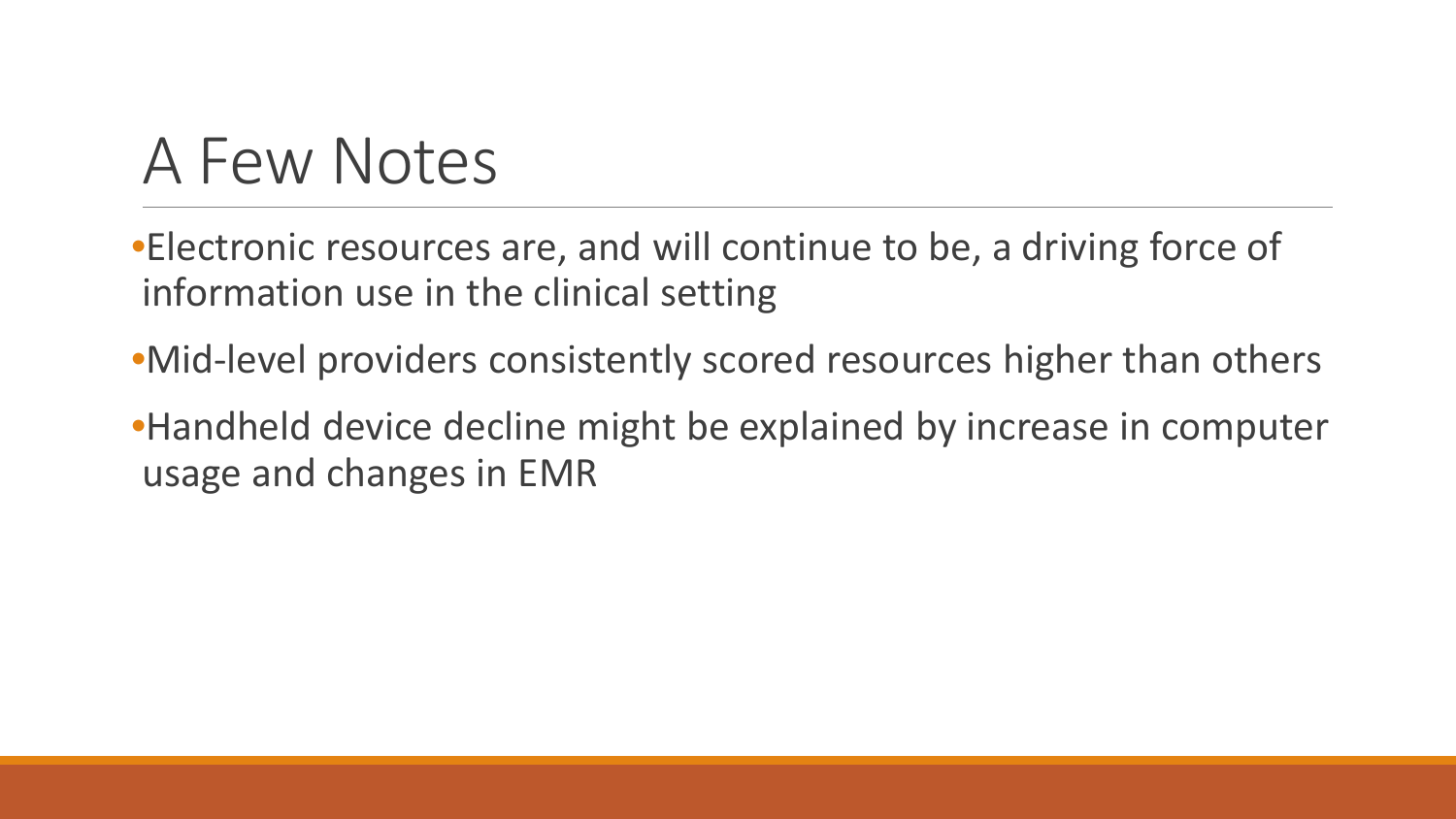# Next Steps

•Multivariate analysis of survey data to validate the Curley information needs model according to provider level over time

•Analysis of observations to describe information seeking at the point of care

- •Taxonomy for observations according to Ely
	- Ely et al. A taxonomy of generic clinical questions: classification study. BMJ 2000;321:429
	- Classify the type of questions are being asked
		- Diagnosis
		- Treatment
		- Management
		- Epidemiology
		- Nonclinical (administrative, legal, ethics, etc.)

•Completion of a new systematic review of information needs at the point of care